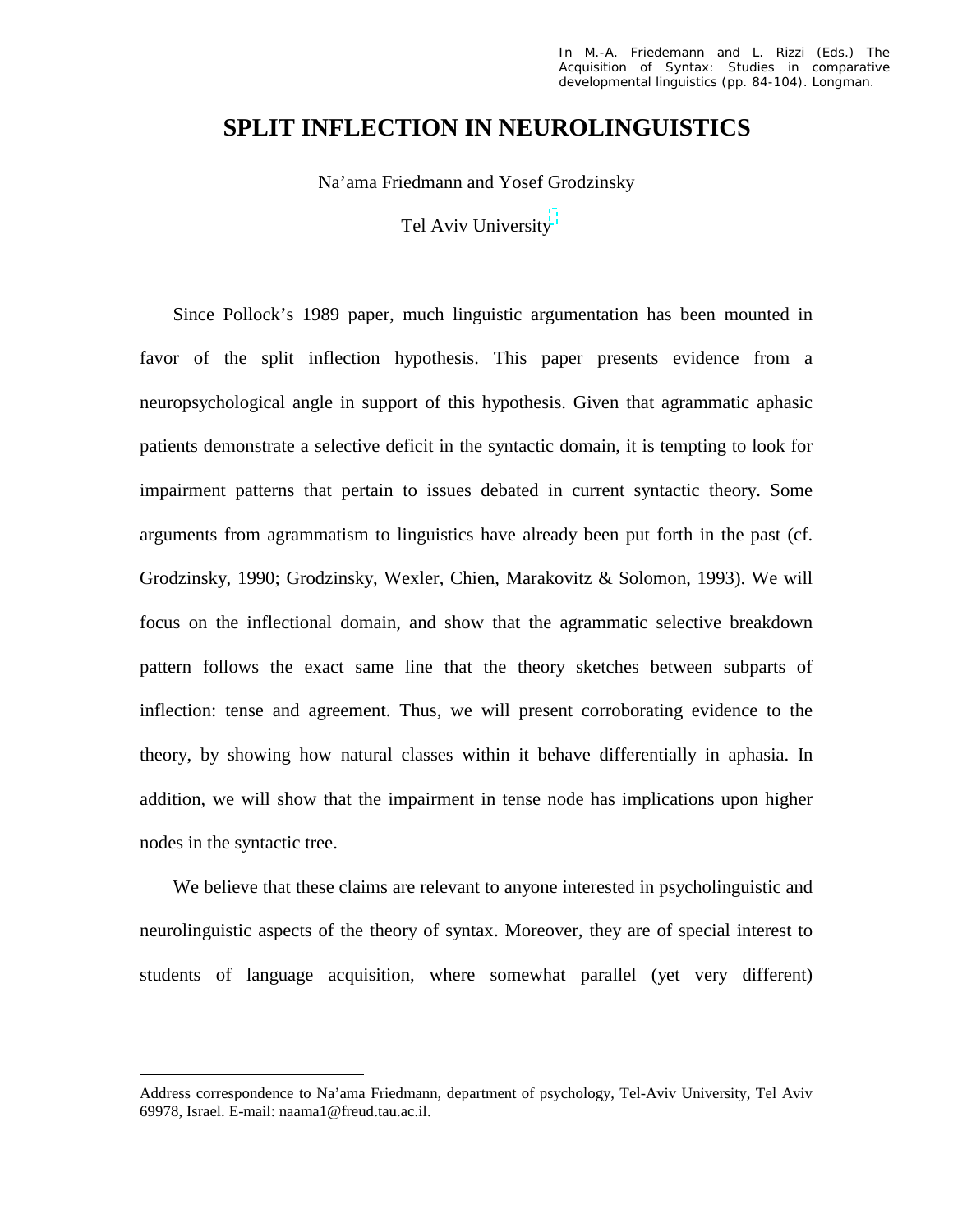developments have taken place, and in fact, inspired us in our investigation (cf. Rizzi, 1994).

This study is a detailed examination of the speech production abilities in agrammatic aphasic patients. Agrammatism is a language deficit following damage to Broca's area in the left cerebral hemisphere, (cf. Damasio, 1992; Zurif, 1995). It is usually viewed as an impairment to functional elements (or "grammatical morphemes" in common use). However, this description is far too crude, and as will become apparent below, a precise description of the fine patterns of impairment and sparing in this syndrome requires a lot of syntactic machinery. The standard view is that all functional elements are impaired in the production of such brain-damaged patients (cf., for instance, Goodglass, 1976; Grodzinsky, 1984; Kean, 1977, Ouhalla 1993). We show, however, that the pattern of selectivity is more refined than previously thought, and that distinctions provided by the split inflection hypothesis must be part of the proper description of the impairment pattern. We have, in short, documented a dissociation between tense and agreement: While tense is impaired, agreement is intact. Beyond the clinical implications that this finding has, it supports the split inflection hypothesis. This dissociation, we claim, is derived from an impaired phrase marker. Furthermore, the impairment is not restricted to tense inflection. There is a cluster of syntactic disruptions related to the T(ense) node: subject omissions, copula difficulties, and word order problems. By contrast, properties related to Agreement (and to the VP in general) are intact. Thus, a distinction between tense and agreement is neurologically demonstrated. This pattern of impairment is associated, furthermore, with problems in higher nodes of the tree, namely in the CP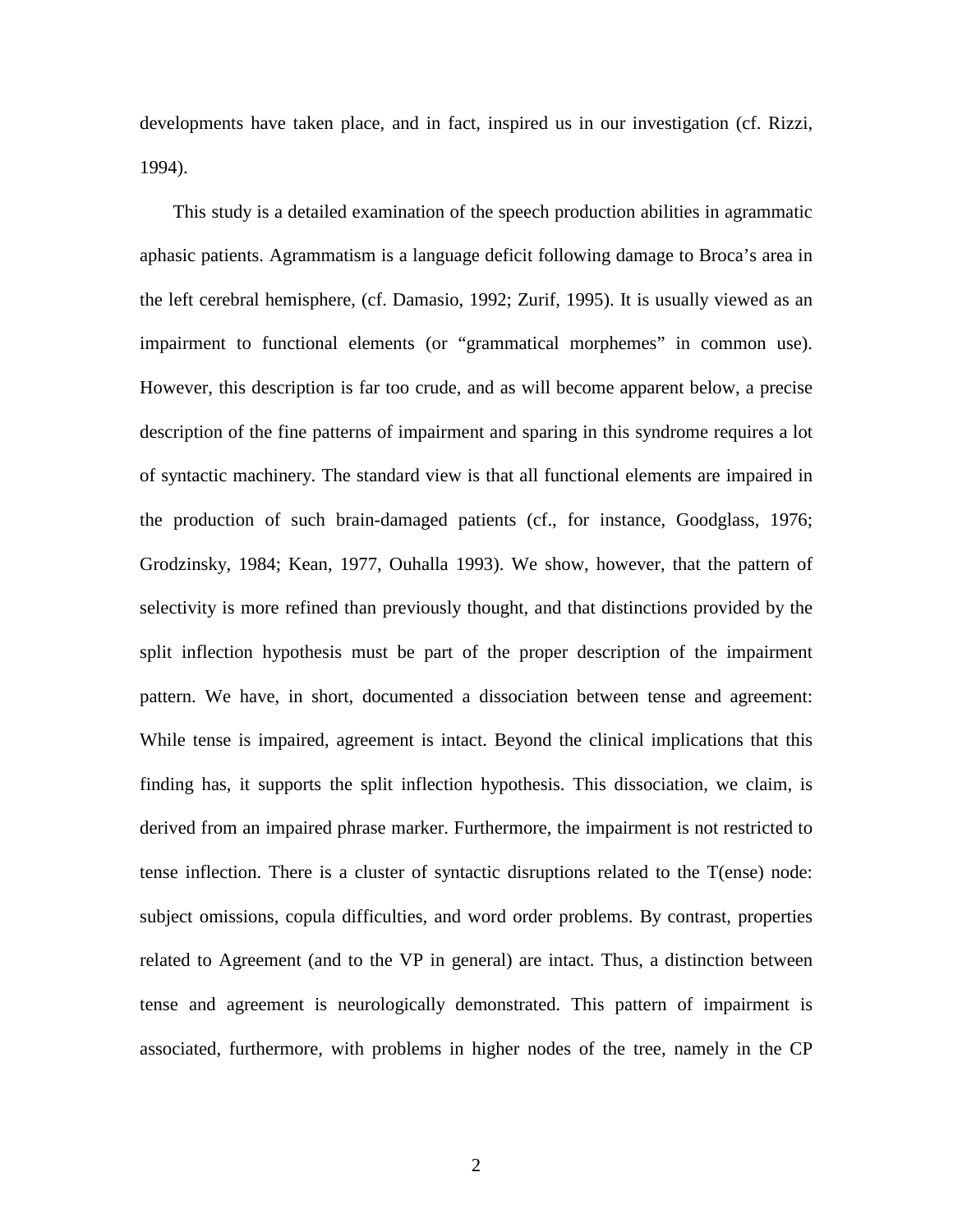layer: Wh-questions and embedded clauses are either nonexistent or ill formed in the speech production of patients suffering from this syndrome.

The major part of our data is based upon an extensive experimental study on the speech production abilities of a Hebrew speaking agrammatic aphasic. Special tests were devised to examine the split inflection hypothesis, and at the same time investigate the exact nature of the agrammatic impairment. We then sought, and found, additional empirical evidence supporting our claims in previously published cross-linguistic neuropsychological data, and in 12 more agrammatic patients: 10 Hebrew speakers, and 2 speakers of Palestinian Arabic.

## **1. First step: deficit to tense but not agreement**

In order to assess our patient's abilities, we began with a comparison between tense and agreement in her production of verbal inflection. Since data from spontaneous speech (which are commonly used in aphasia research) are not enough to pursue errors in detail, we used structured tasks<sup>1</sup>.

Two tasks were employed: a "sentence repetition" task, in which the patient was asked to repeat the sentences she had heard (after counting to 3), and a "sentence completion" task, in which the patient was required to inflect a verb for either tense or one of the agreement features. The patient first heard a sentence containing an inflected verb, and then a second sentence without the verb, with a change in either the subject or

<sup>&</sup>lt;sup>1</sup> Tense errors which are easily detected in structured tense tasks, may not be evident even in the spontaneous speech of the same patient, since patients can avoid using specific tenses or even avoid verb use. Furthermore, when patients do use tense, it is usually impossible to determine what the target tense was, hence it is impossible to detect tense substitutions.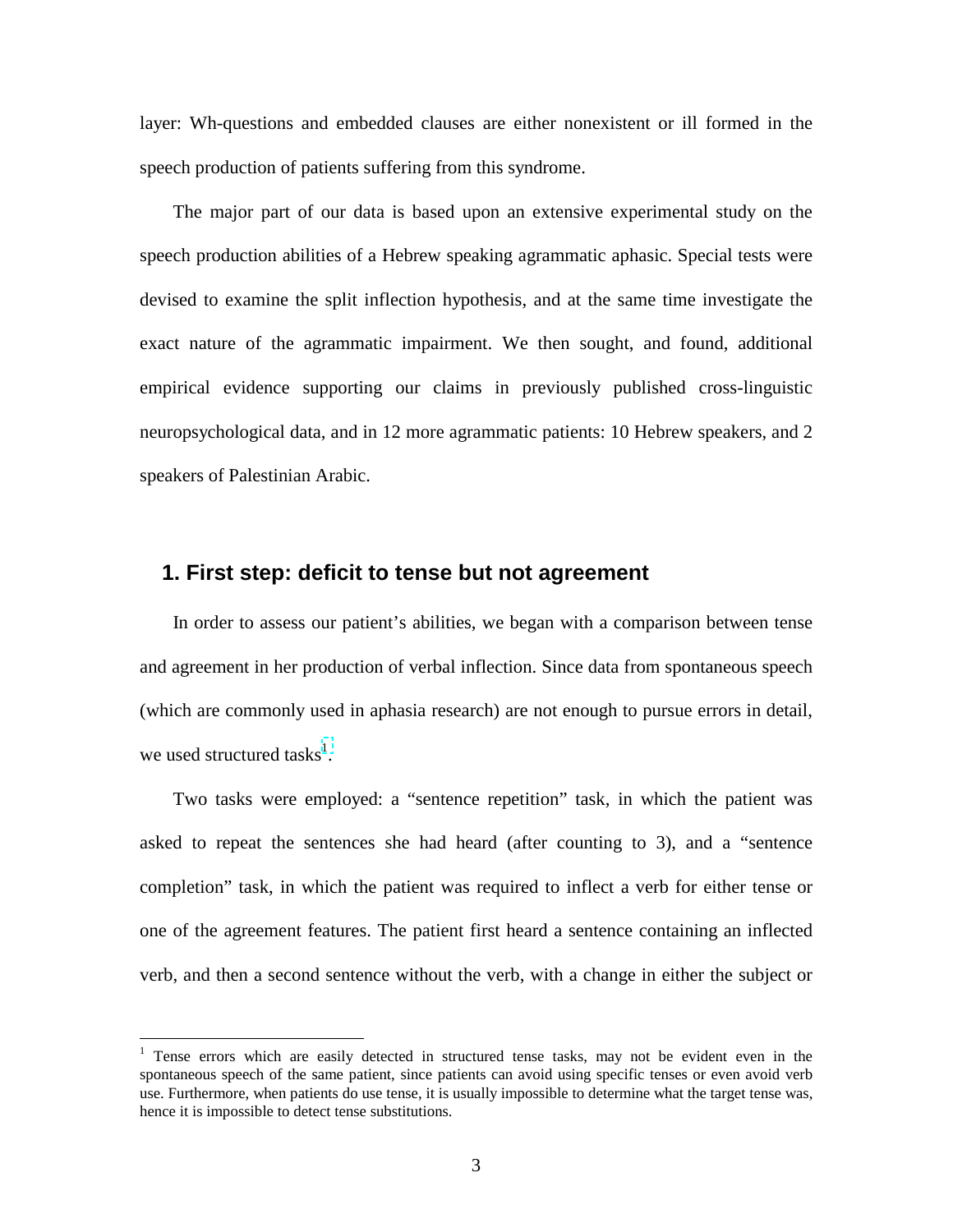

the time adverb. The subject had to produce the missing verb with the proper inflection

Each test consisted of a large number of token sentences, to allow for quantitative analysis. The tests consisted of simple sentences (3-5 words), which included verbs inflected for one of the 3 tenses and one of 10 agreement forms. In the completion test, sentences were devised to elicit each of the 30 forms. (See table 1 for an example of Hebrew inflectional paradigm). (For more details on the experiments, see Friedmann & Grodzinsky, 1997).

4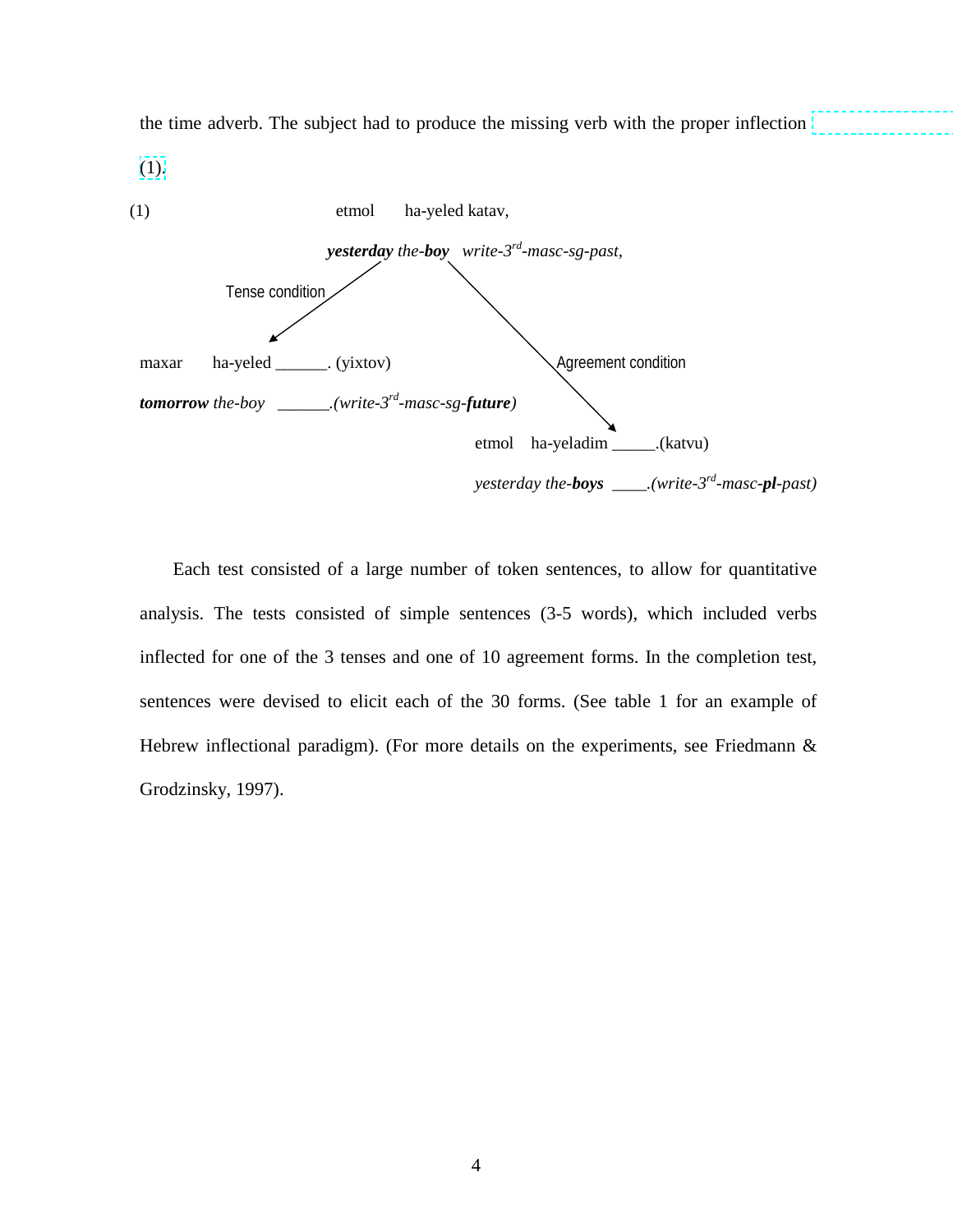|          | <b>PAST</b> | <b>PRESENT</b> | <b>FUTURE</b> |
|----------|-------------|----------------|---------------|
| singular | KaTaVti     | KoTeV          | <b>EXTOV</b>  |
| Plural   | KaTaVnu     | KoTVim         | <b>NiXToV</b> |
| singular | KaTaVta     | KoTeV          | <b>TiXToV</b> |
| Plural   | KaTaVtem    | KoTVim         | TiXTeVu       |
| singular | KaTaVt      | KoTeVet        | TiXTeVi       |
| Plural   | KaTaVten    | KoTVot         | TiXToVna      |
| singular | KaTaV       | KoTeV          | YiXToV        |
| Plural   | KaTVu       | KoTVim         | YiXTeVu       |
| singular | KaTVa       | KoTeVet        | <b>TiXToV</b> |
| Plural   | KaTVu       | KoTVot         | TiXToVna      |
|          |             |                |               |

TABLE 1 Hebrew inflectional paradigm (In caps - the root KTV (=write))

The results were remarkable: While agreement was normal, tense was severely impaired, even though the patient's perception of time, as well as comprehension of temporal adverbs, proved to be intact through tests<sup>2</sup>. There were mainly tense substitutions (with no preferred "unmarked" form), and some "don't know" responses in tense completion tasks, but almost no agreement errors. Table 2 summarizes the results, followed by typical substitution errors - in repetition [\(2\),](#page-5-0) and in completion [\(3\).](#page-5-0)

<sup>&</sup>lt;sup>2</sup> An additional type of completion task was used, which did not include time adverbs ("The girls wanted to swim, so they jumped into the pool and \_\_\_\_\_\_." See Friedmann, 1998 for further details about the procedure). The results in this task were identical to the results in the described completion method which included time adverbs.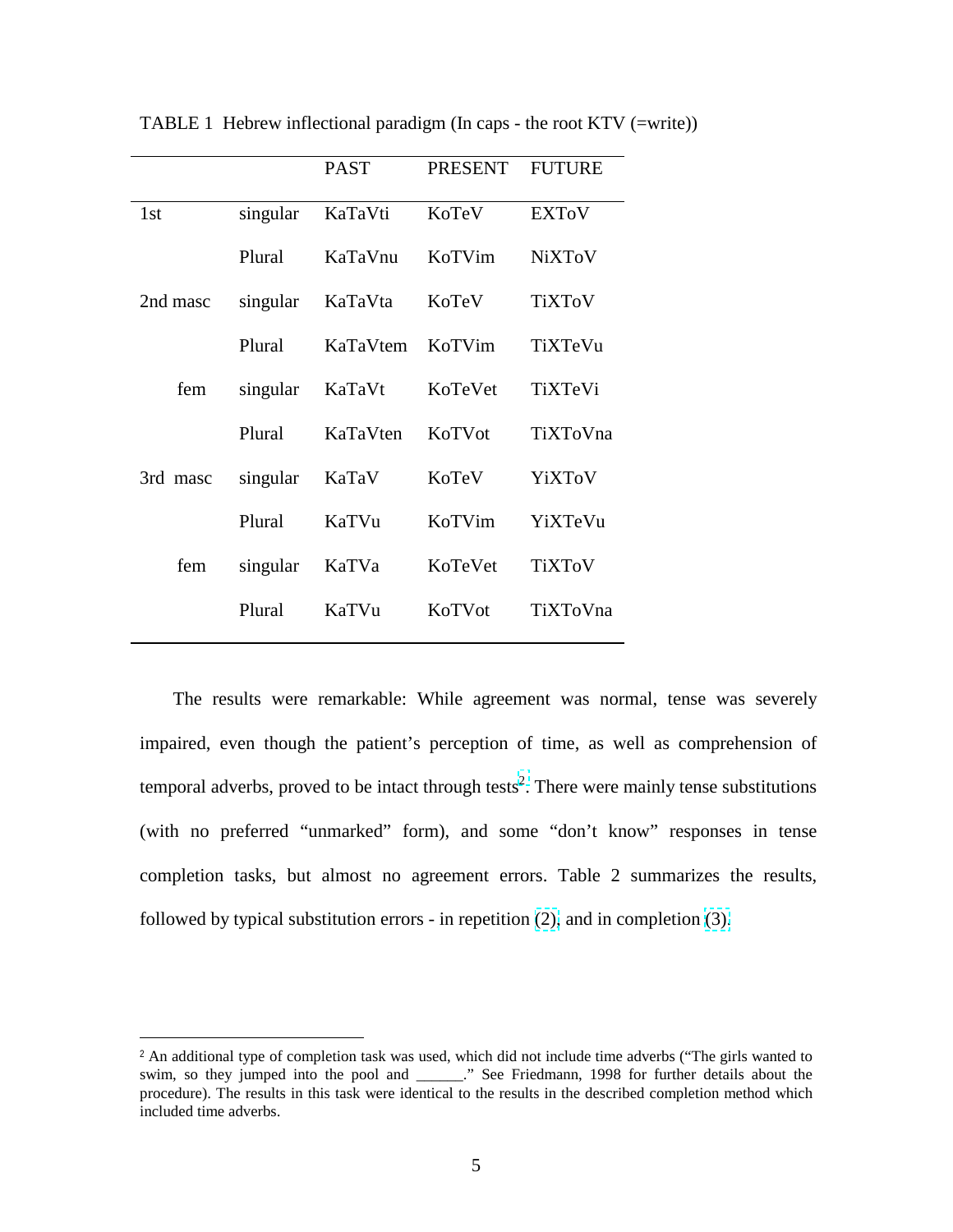|                | Tense     |                                                          |           | Agreement                                                        |
|----------------|-----------|----------------------------------------------------------|-----------|------------------------------------------------------------------|
|                | % correct | (correct/total                                           | % correct | (correct/total)                                                  |
|                |           | $\mathcal{)}$                                            |           |                                                                  |
| Repetition     | 77%       | (43/56)                                                  | 100%      | (56/56)                                                          |
| Completion     | 46%       | (41/90)                                                  | 93%       | (66/71)                                                          |
| Total          | 58%       | (84/146)                                                 | 96%       | (122/127)                                                        |
|                |           |                                                          |           |                                                                  |
| (2)<br>Target: |           | ha-anašim yixtevu                                        |           | mixtav la-bank                                                   |
|                |           | The-people write-future-3-m-pl letter to-the-bank        |           |                                                                  |
|                |           | Actual repetition: ha-anašim katvu                       |           | mixtav la-bank                                                   |
|                |           | The-people write- <b>past</b> -3-m-pl letter to-the-bank |           |                                                                  |
| (3)<br>Target: |           | axšav ata holex,                                         | etmol ata | (expected: halaxta)                                              |
|                | Now       |                                                          |           | you go-pres-2-m-sg, Yesterday you $\frac{1}{2}$ (go-past-2-m-sg) |
|                |           | Actual completion: axšav ata holex,                      | etmol     | ata telex                                                        |

<span id="page-5-0"></span>TABLE 2 Tense vs. Agreement production: patient RS.

 *Now you go-pres-2-m-sg, yesterday you go-future-2-m-sg.* 

A later study of 11 Hebrew speaking agrammatics and 2 Palestinian Arabic speaking agrammatics yielded the same results: impaired tense inflection (29% errors) with intact agreement (only 2% errors) (Table 3). (Friedmann, 1998).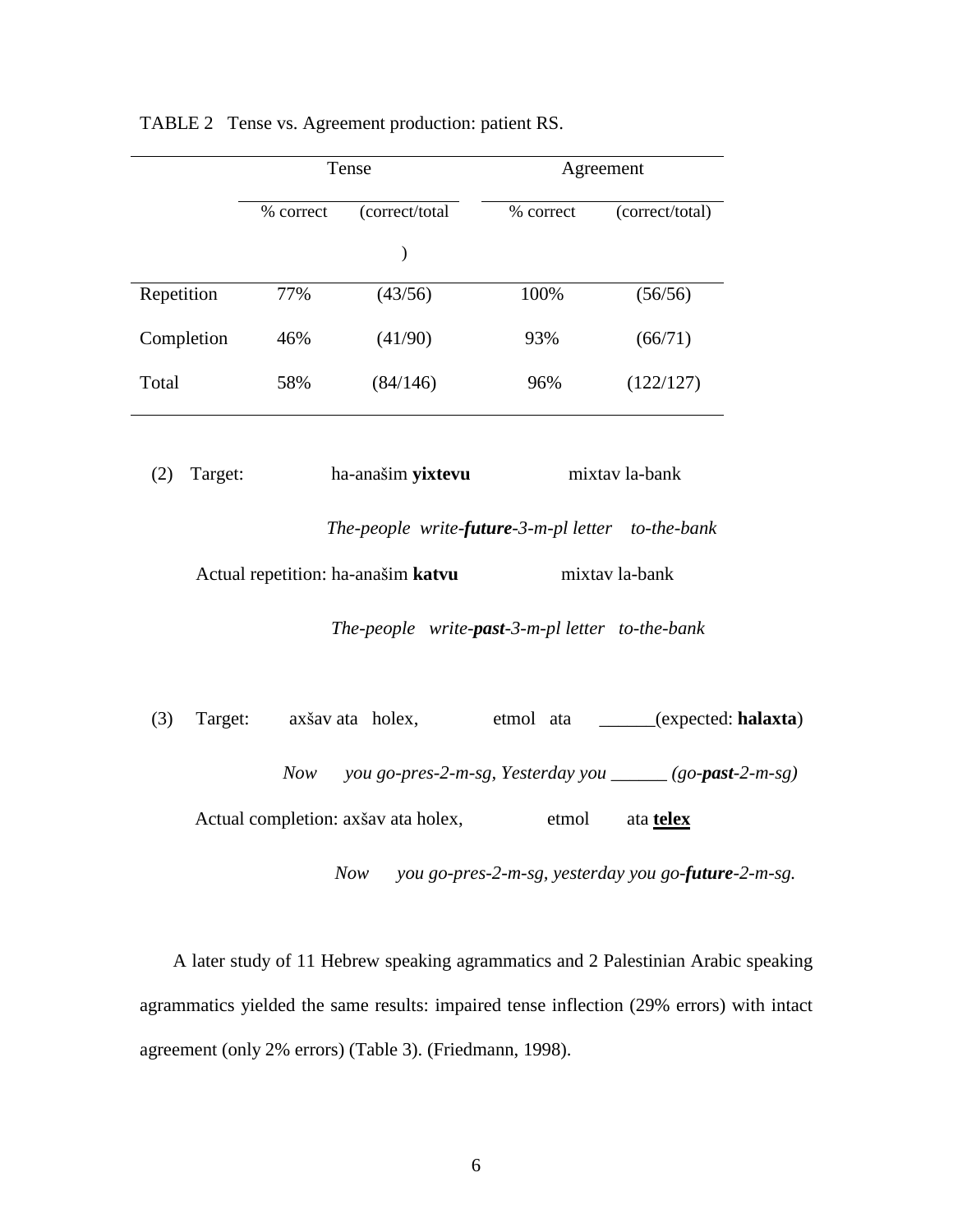|        |            | Tense     |                 | Agreement |                 |
|--------|------------|-----------|-----------------|-----------|-----------------|
|        |            | % correct | (correct/total) | % correct | (correct/total) |
| Hebrew | Repetition | 84%       | (769/912)       | 100%      | (908/912)       |
|        | Completion | 58%       | (438/760)       | 96%       | (572/596)       |
| Arabic | Completion | 31%       | (14/45)         | 91%       | (42/46)         |
| Total  |            | 71%       | (1221/1717)     | 98%       | (1522/1554)     |

TABLE 3 Tense vs. Agreement production in Hebrew and Arabic. (Friedmann, 1998)

A retrospective literature review indicates that cross-linguistic evidence goes in the same direction: Although very few studies have examined verbal inflection through structured tests, it seems that there is a group of patients (mostly Italian and French aphasics) impaired in tense but not agreement, yet the opposite (i.e., agreement impairment with intact tense) is never found.

For example, the French speaking agrammatic Mr. Clermont, reported in Nespoulous, Dordain, Perron, Jarema, & Chazal (1988, l990), had only tense errors but no verb agreement errors, avoided the use of complex tenses, omitted 50% of the copulas (7/14) and 50% of the auxiliaries (10/20). An example of his tense errors in reading aloud from Little Red Riding Hood is given in (4).

*(4)* Target: Bonjour, grand-mère, je vous **ai apporté** un panier de gâteaux  *Good morning, grandma, I to-you have bring-pres-perf a bowl of cake*  Read: Bonjour, grand-mère, je **porterai** euh je /pu/ /zEda/… a-apporté un-un panier de gâteaux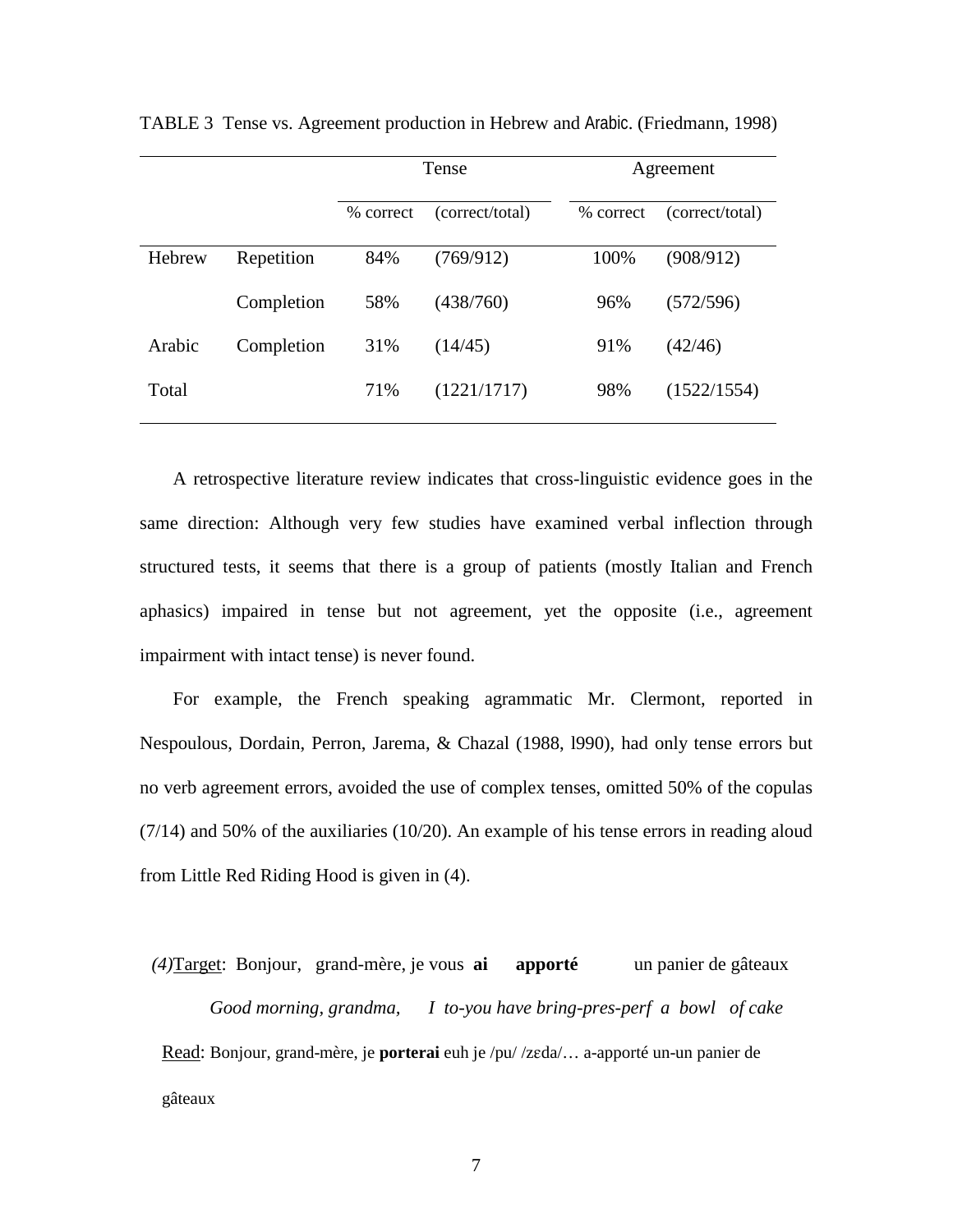## *carry-future*

In Romance, the picture is more complicated, first of all, because structured tests of tense and agreement are not available and the only existing data is spontaneous speech<sup>3</sup>, and secondly, because tense substitutions in Romance are mainly to the nonfinite forms: participles and infinitives.

In Germanic languages such as Dutch, German, and Icelandic, patients frequently use the infinitive instead of the inflected verb. Crucially, a non-finite form always appears in a sentence-final position, indicating that the verb has not moved up the tree to C, where tensed verbs in matrix clauses of V2 languages should move (Bastiaanse & van Zonneveld, 1998; Kolk & Heeschen, 1992).

These findings immediately suggest a deficit that implicates tense but not agreement features. This, in itself, is new, for agrammatic aphasia has always been thought to implicate all functional elements equally, and the striking difference we observe appears to have been overlooked.

Before making a syntactic claim that T node is impaired and Agr node (or the node where agreement is checked) is intact, other imaginable accounts, such as a lexical account, should be considered. The syntactic and lexical approaches are contrasted clearly: A Split-inflection based approach would claim that the phrase marker is impaired in the T node. A lexical (or morphological) approach, on the other hand, would somehow attribute the problem to the lexical representation of tense features.

<sup>3</sup> One structured test of participial agreement is available in Italian. De Bleser & Luzzatti (1994) examined the two agrammatics, and found intact participle agreement completion. Unfortunately, subject agreement was not tested in this study.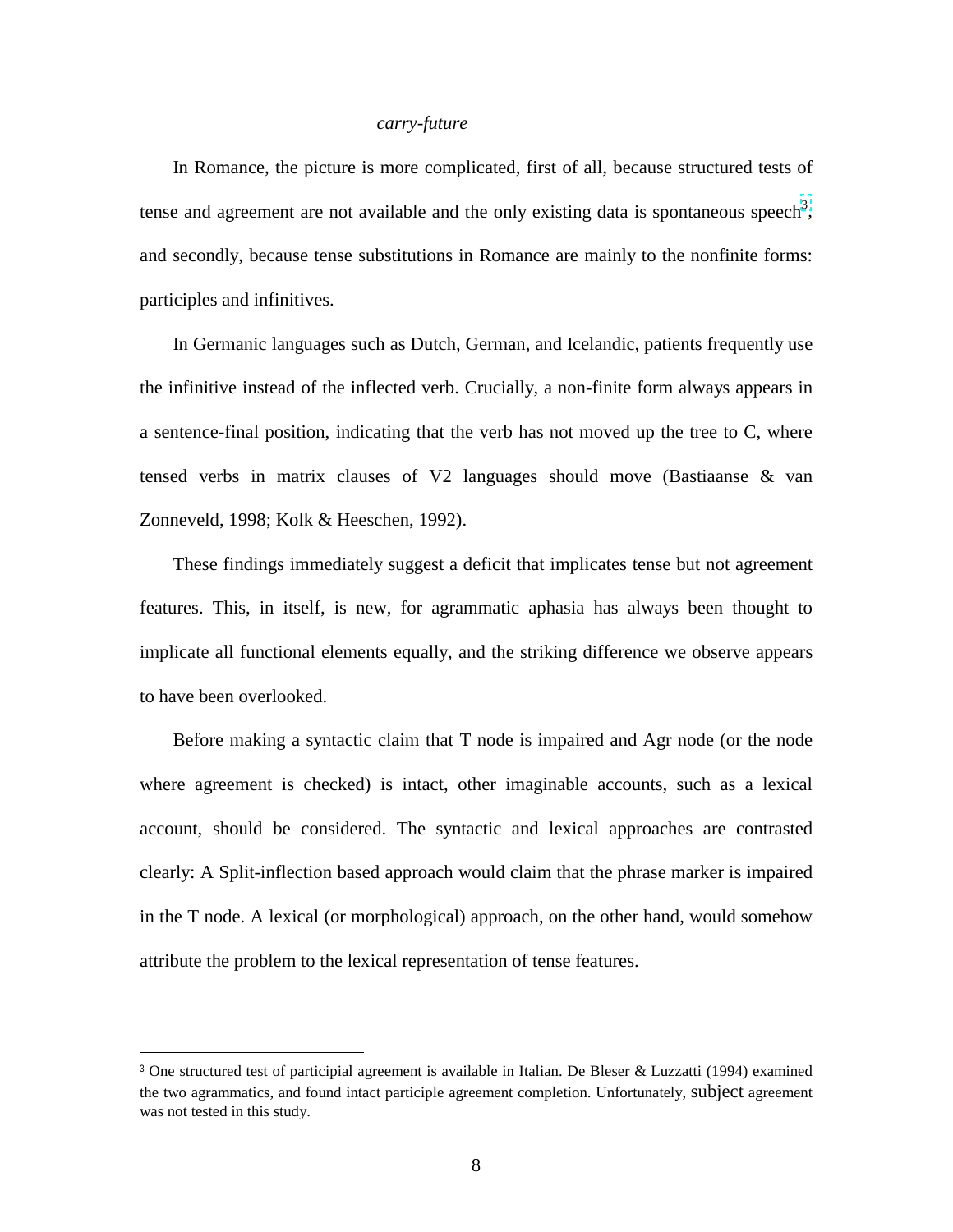Even without fully elaborating upon these alternatives, we can easily see that each has different empirical consequences. What data can be used to decide between the accounts?

A deficit in the T node predicts that all of its other functions will be implicated as well, and does not predict any problem at the single-word level. A lexical account contains the opposite predictions: no impairment in other functions of T node, and a problem with inflections of verbs, whether isolated or embedded in sentences. Furthermore, the observed deficit to higher nodes of the syntactic tree (specifically to CP) can be explained only in a syntactic framework.

Thus, in order to decide between lexical and syntactic accounts, we had to test three levels: single word production, other functions of T, and the CP.

First, we tested production in single word level. The subject repeated verbs and copulas presented outside sentence context: as single items and as quadruplets of items. The results (40/43 correct) indicated the preserved ability at the single-word level.

We were thus led to the next experimental step in which we looked for deficits in other syntactic functions of the T node.

# **2. Second step: deficits related to the T node**

Three functions of T were examined:

- 1. Copula production
- 2. The relative ordering of negation and copula
- 3. Subject pronoun production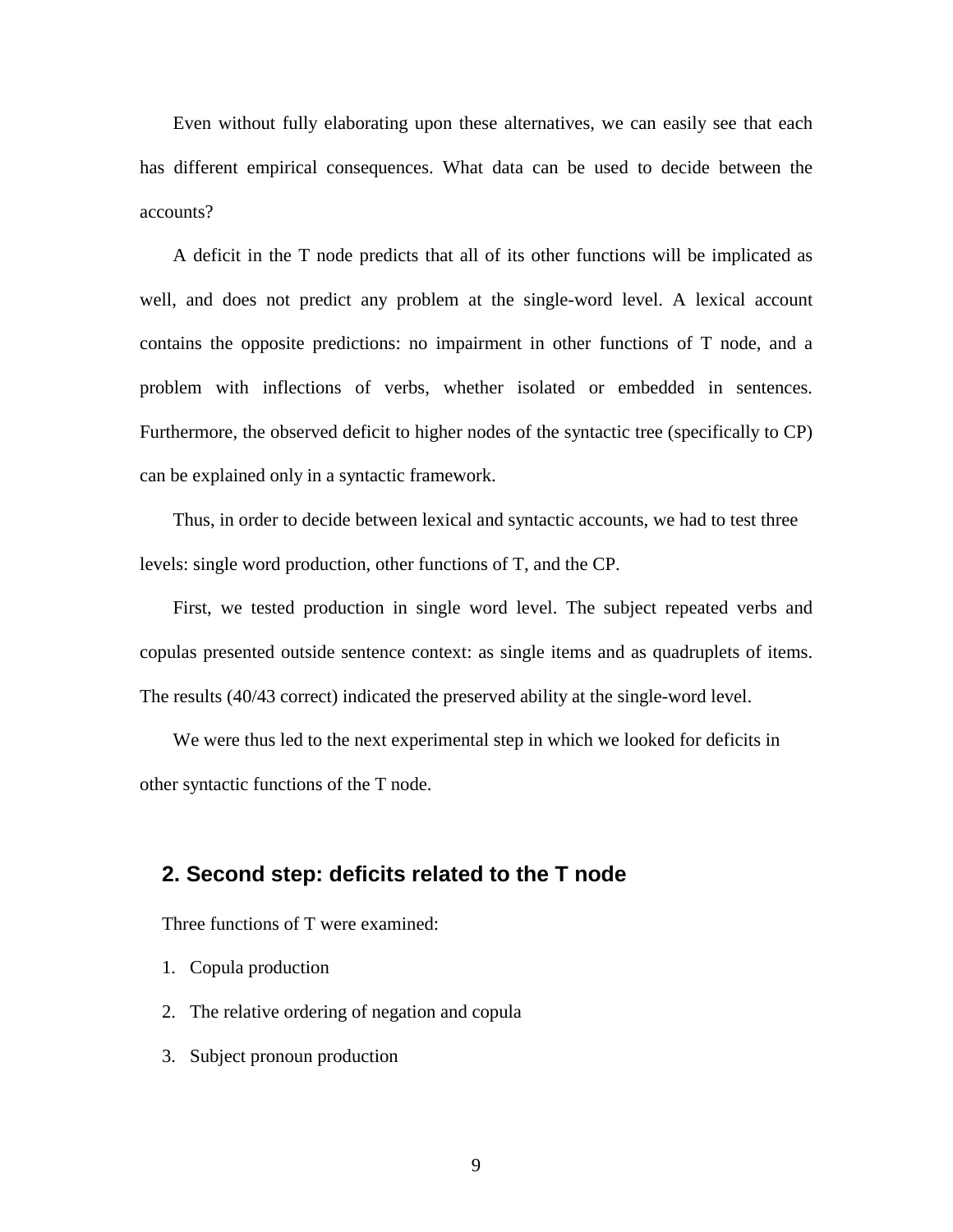### *2.1. Copular errors*

If the Hebrew copula is at T prior to Spell-Out (whether moved, or base-generated there) then impairment to the T node will affect it as well<sup>4</sup>. We thus used the same experimental paradigm, asking our patient to repeat or complete sentences that required her to inflect copulas (for tense and agreement). (5)

- (5) Copula completion tasks:
- a. Tense completion:

Ha-šana galia hi xavert-i ha-tova be-yoter.

*The-year Galia cop-pres friend-my the-best .* 

Gam ba-šana ha-ba'aa galia \_\_\_\_\_\_\_\_ xavert-i ha-tova be-yoter.

*Also in-the-year the-next Galia \_\_\_\_\_\_\_\_ friend-my the-best.* 

**'This year** Galia is my best friend. Also **Next year** Galia \_\_\_\_\_\_ my best friend.'

## b. Agreement completion:

 $\overline{\phantom{a}}$ 

Etmol hu haya acuv. Etmol Gam hi acuva.

*Yesterday he cop-past-3rd-sg-mas sad. Yesterday also she \_\_\_\_\_\_\_ sad-fem.* 

'Yesterday **he** was sad. Yesterday **she** \_\_\_\_\_ sad too.'5

<sup>&</sup>lt;sup>4</sup> Under the previous theoretical framework, copula in Hebrew is held to be located under INFL (Rothstein, 1995; Rapoport, 1987; and Borer, 1995 for "a functional node outside VP"). Based on its semantic function, we suggest that the exact node in INFL in which copula resides is the T node.

<sup>&</sup>lt;sup>5</sup> In present tense sentences we used only sentences in which present tense copula is obligatory (identity and generic sentences).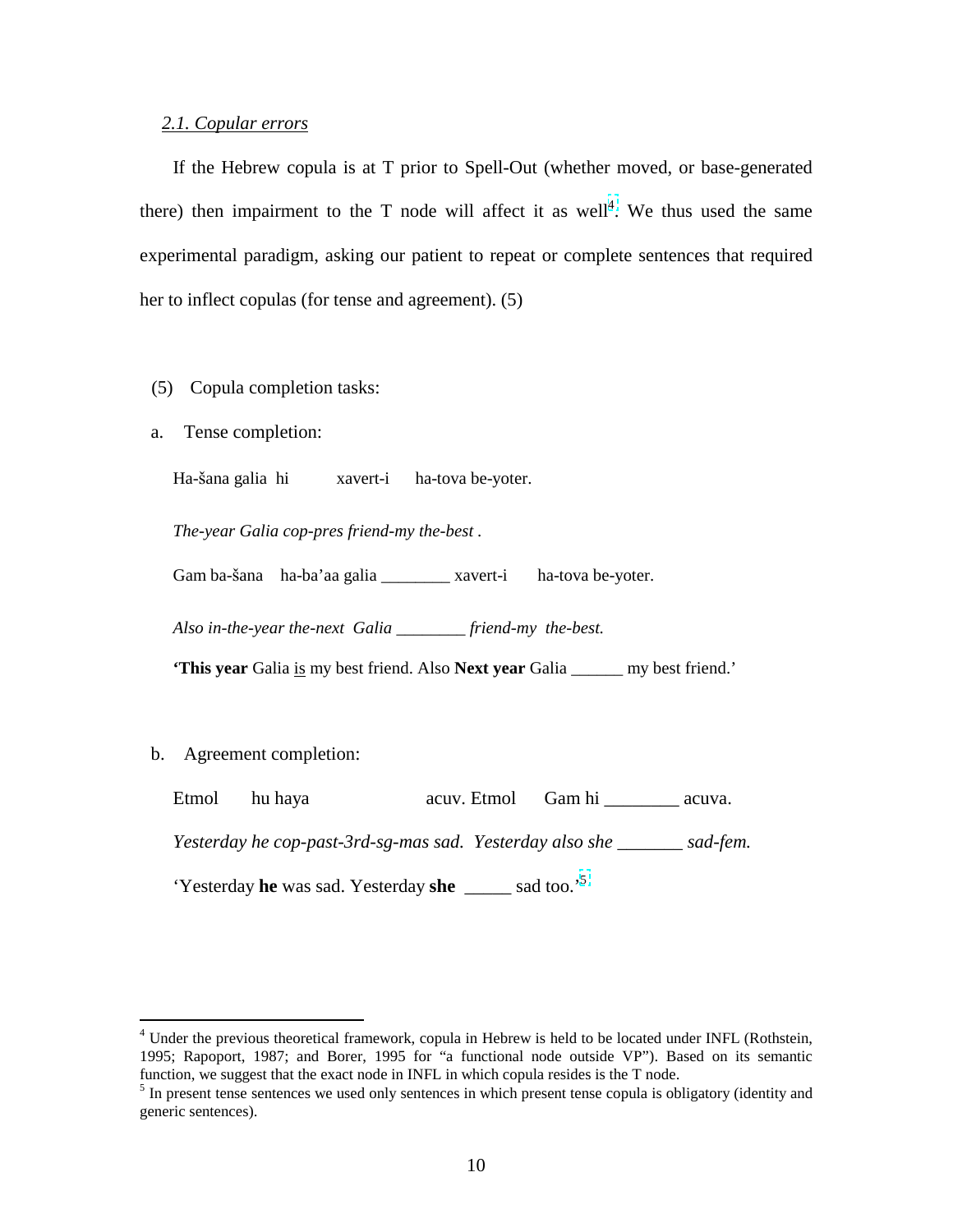In Hebrew, copula inflects like the main verb, for 3 tenses, 10 agreement forms in the past and future, and 4 forms in the present (the participle).

The results show that the ability to inflect copulas for tense was seriously impaired, as predicted by the syntactic account. The patient made many tense substitutions and copula omission errors in repetition and completion tasks, but no agreement error<sup>6</sup>. The results are shown in table 4, and a typical error in (6):

|            | Tense     |                 | Agreement |                           |
|------------|-----------|-----------------|-----------|---------------------------|
|            | % correct | (correct/total) |           | % correct (correct/total) |
| Repetition | 50%       | (30/60)         | 100%      | (60/60)                   |
| Completion | 20%       | (9/46)          | 100%      | (36/36)                   |
| Total      | 37%       | (39/106)        | 100%      | (96/96)                   |

TABLE 4 Copula inflection production in Hebrew.

#### (6) Maxar dani haya ba-yam

 $\overline{\phantom{a}}$ 

*Tomorrow Danny was in-the-sea* 

Again, a review of the literature shows a consistent impairment in copula production in many other languages (Dutch, Swedish, French, Finnish, and Japanese, among others – in the spontaneous speech corpora in Menn & Obler, 1990). In all of these languages,

<sup>&</sup>lt;sup>6</sup> Existing theories for the Hebrew present tense copula describe it as a different entity from the past and future copulas ("pron" in Doron 1983, 1986; Shlonsky 1995). The fact that RS made errors in repetition and completion which were substitution of past and future copula for the present copula and vice versa, might indicate that this claim needs reconsideration.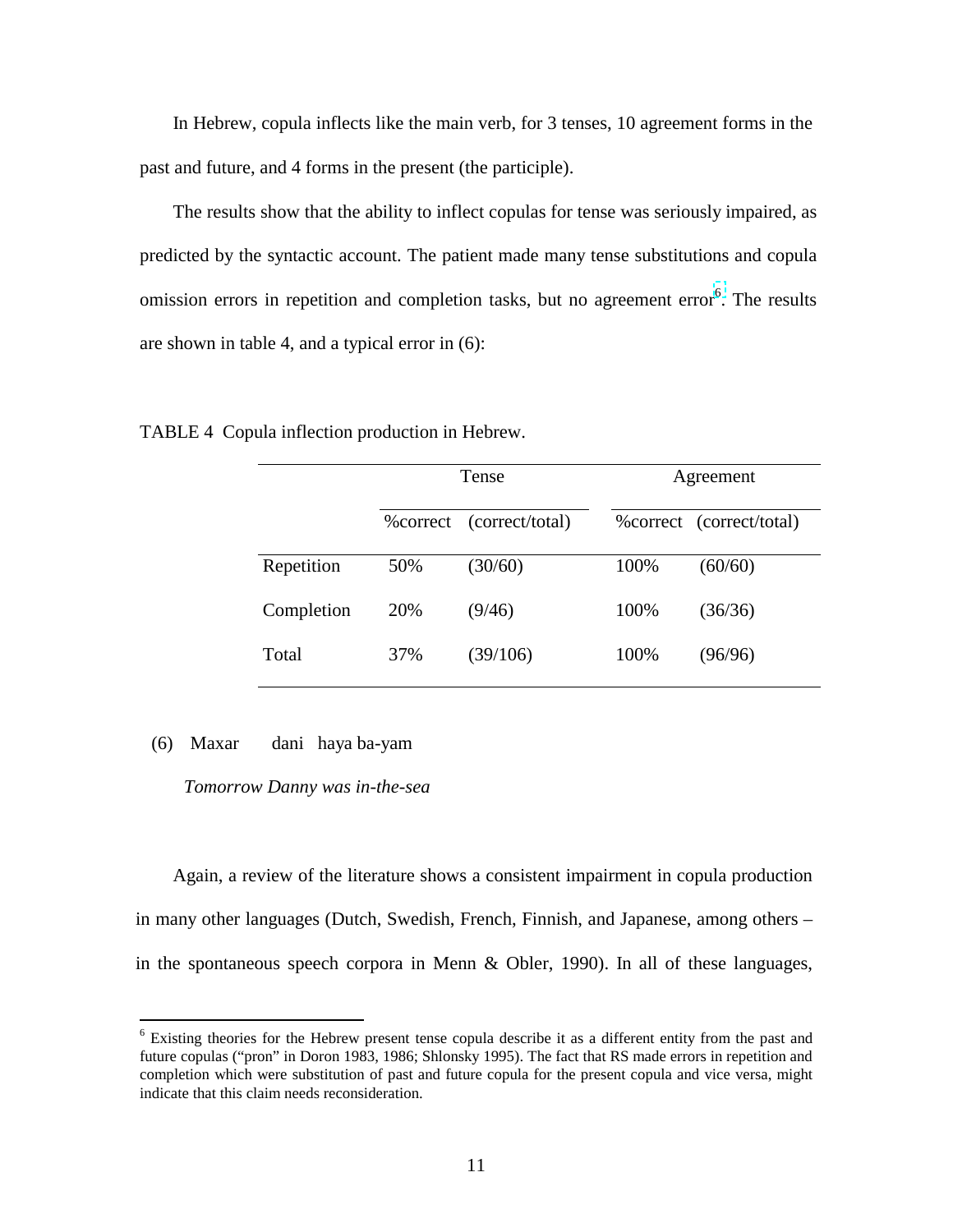agrammatics omit the copula 36%-60% of the obligatory contexts, and substitute the copula's tense.

#### *2.2 Copula-Negation order*

Aspects of word order in which T plays a role should also be informative for the functioning of T. We therefore looked at the relative placement of negation and copula.

In Hebrew, the relative order of copula and negation depends on tense: past and future tense copulas follow negation (7a), while present tense copulas precede their negation (7b) (unlike in regular verbs where negation always precedes the verb, regardless of tense).

(7) a. David  $\frac{lo}{lo}$  haya/yihye melex anglia  *David neg was/will-be king-of England* 

b. David hu lo melex anglia

 *David is neg king-of England* 

The content of T thus plays a critical role in the determination of the relative ordering of negation and copula. If T is impaired in agrammatic aphasia, negation and copula will not be ordered properly. We devised two varieties of "sentence anagram" ordering tasks: The first required the patient to create a sentence from 4 cards: a negation card, a copula card, and two with other sentence parts  $((8)a)$ ; in a second task the patient was asked to insert a card with a copula into a given sentence containing negation  $((8)b)$ , or to insert negation into a sentence containing a copula ((8)c), (for instance: insert "*not*" into "*Dan is happy"*).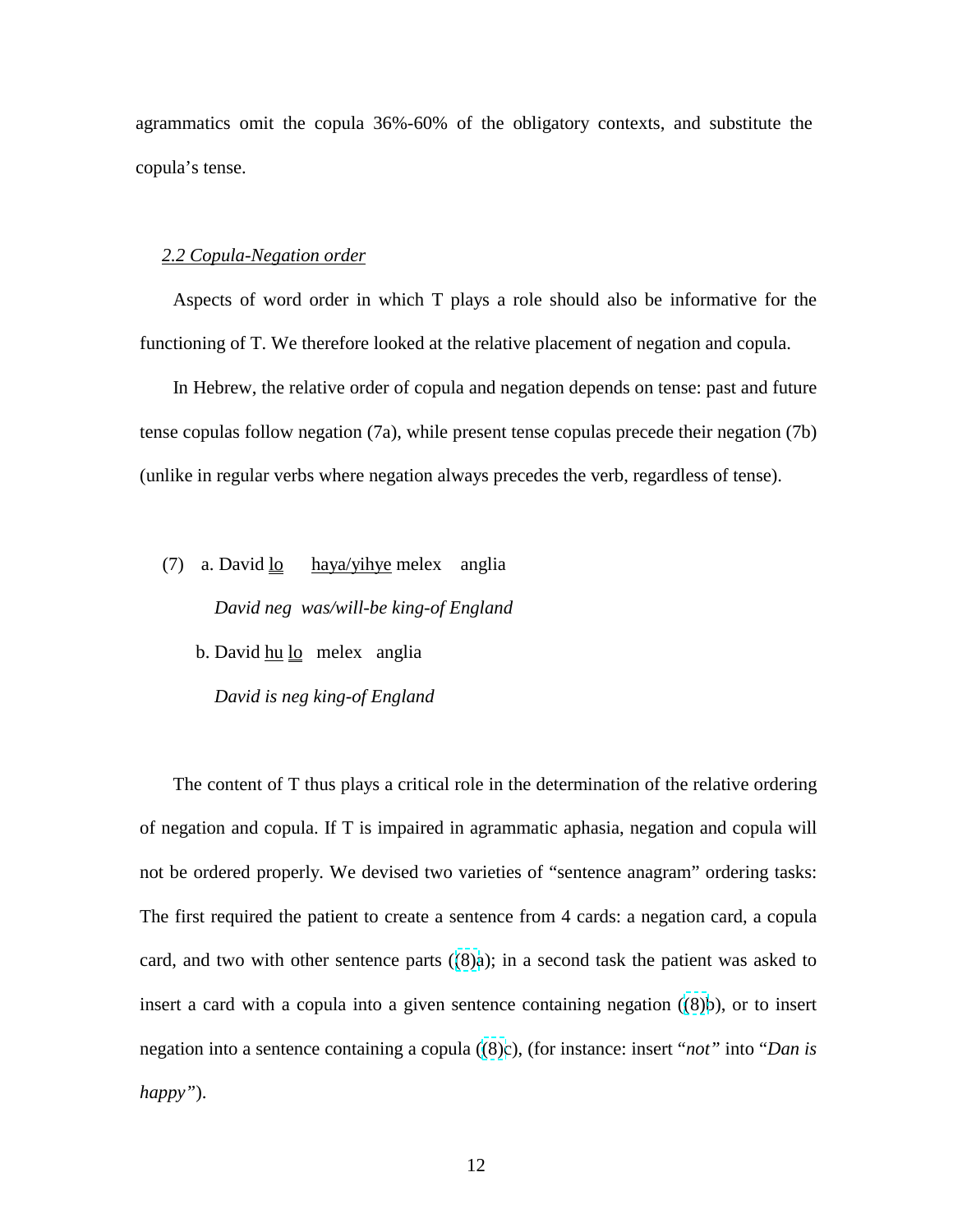<span id="page-12-0"></span>

The patient failed to come up with the correct relative ordering of copula and negation. Instead, she came up with an almost random order of negation and copulas: she performed correctly only on 24% of the sentences (18 out of 76 sentences). Her errors were of three main types: placing negation in front of the whole sentence, using constituent negation instead of sentential negation such as (9), and sometimes just giving up, holding the negation card helplessly in her hand.

(9) \*David <u>haya</u> lo melex anglia  *David copula-past neg king-of England* 

A parallel test of verb-negation ordering was carried out, yielding a 4% error rate. Again, this contrast does not mean that NegP is intact: recall that Hebrew systematically shows Neg-Vmain order, irrespective of tense. Negation of main verbs in Hebrew appears in the same position whether or not the verb rises to T. The patients can thus negate the whole VP correctly even without knowing its precise position, and without being aware of the verbal tense.

#### *2.3. Subject omissions*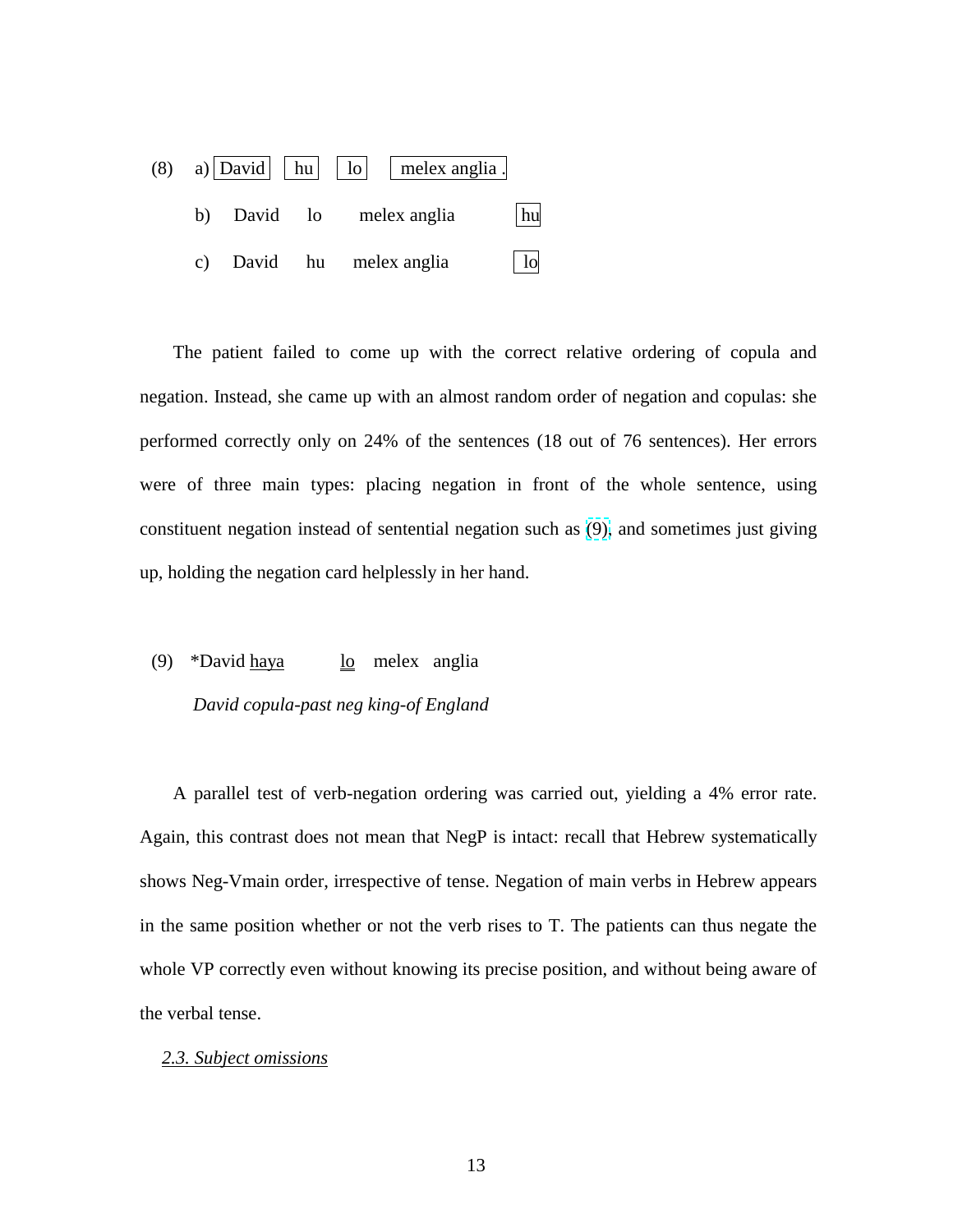Next, we looked at the subject position, which depends on T for several functions. For instance, if T checks (or assigns) Nominative case (Chomsky 1993), then an impaired T node would have implications upon the subject position: Nominative case cannot be checked, (or assigned), and hence the subject cannot be realized, even in mandatory contexts (Hebrew is only partially null-subject).

In spontaneous speech, subjects were frequently omitted. We therefore conducted a sentence repetition test, and found that subject pronouns were missing in contexts where pro-drop is illicit<sup>7</sup>, whereas object pronouns were never omitted<sup>8</sup> (Table 5).

TABLE 5 Pronoun production in repetition.

|                                 | % correct | produced/total |
|---------------------------------|-----------|----------------|
| Subject – transitive sentence   | 36%       | (5/14)         |
| Subject – intransitive sentence | 94%       | (14/15)        |
| Object                          | 100%      | (6/6)          |

This evidence is indirect, but it is hard to find direct evidence for lack of Nominative case, since Hebrew does not show Nominative case overtly. The fact that subjects, whenever they appear, do not carry a wrong case, might stem from a similar reason to the one suggested by Friedemann (1993/4) for language acquisition: the agrammatics may use

 $\frac{7}{8}$  Subjects in the repetition sentences were in third person, where pro-drop is illicit in Hebrew.<br> $\frac{8}{8}$  An unresolved question remains, as to why the asymmetry is apparent with pronouns, but not with lexical NPs. This problem is similar to that encountered in child language.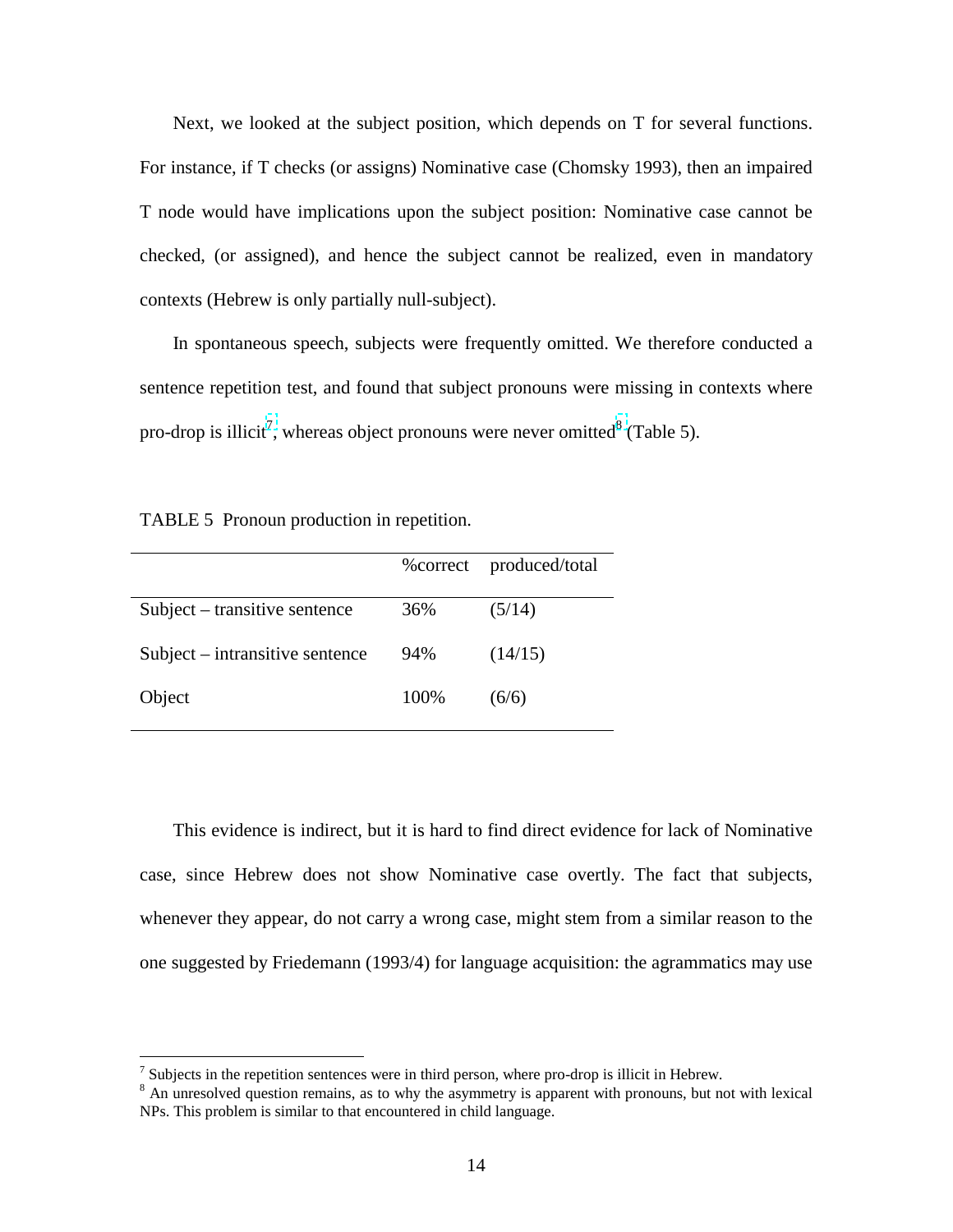subjects as topicalized elements, and assign them a default case, (which in Hebrew is Nominative case).

A relation between verb inflection errors and subject pronoun omission has also been observed for children acquiring language (Pierce, 1989), but the case of agrammatism differs in an important respect: in agrammatism, subject omissions co-occur with tense *substitutions*, not only with use of non-finite forms in matrix clauses.

Summarizing our findings so far, several seemingly separate impairments all follow from a single assumption - a T node deficit.

(10) a. Tense, but not agreement errors in main verbs

- b. Tense, but not agreement errors in copular constructions
- c. Copula omissions
- d. Errors in negation of copular constructions
- e. Subject pronoun omissions (in mandatory contexts)

This cluster of phenomena indicates that not only tense inflection, but also other functions of T are impaired. They support a syntactic theory of impaired T node. No other hypothesis we are aware of can account for these findings. Crucially, the theory of split inflection - the distinction between T and Agr, and the assignment of other functions to T (Nominative case, and a landing site for copulas), receives a powerful neurological support.

(11) Generalization: T is impaired in agrammatic production.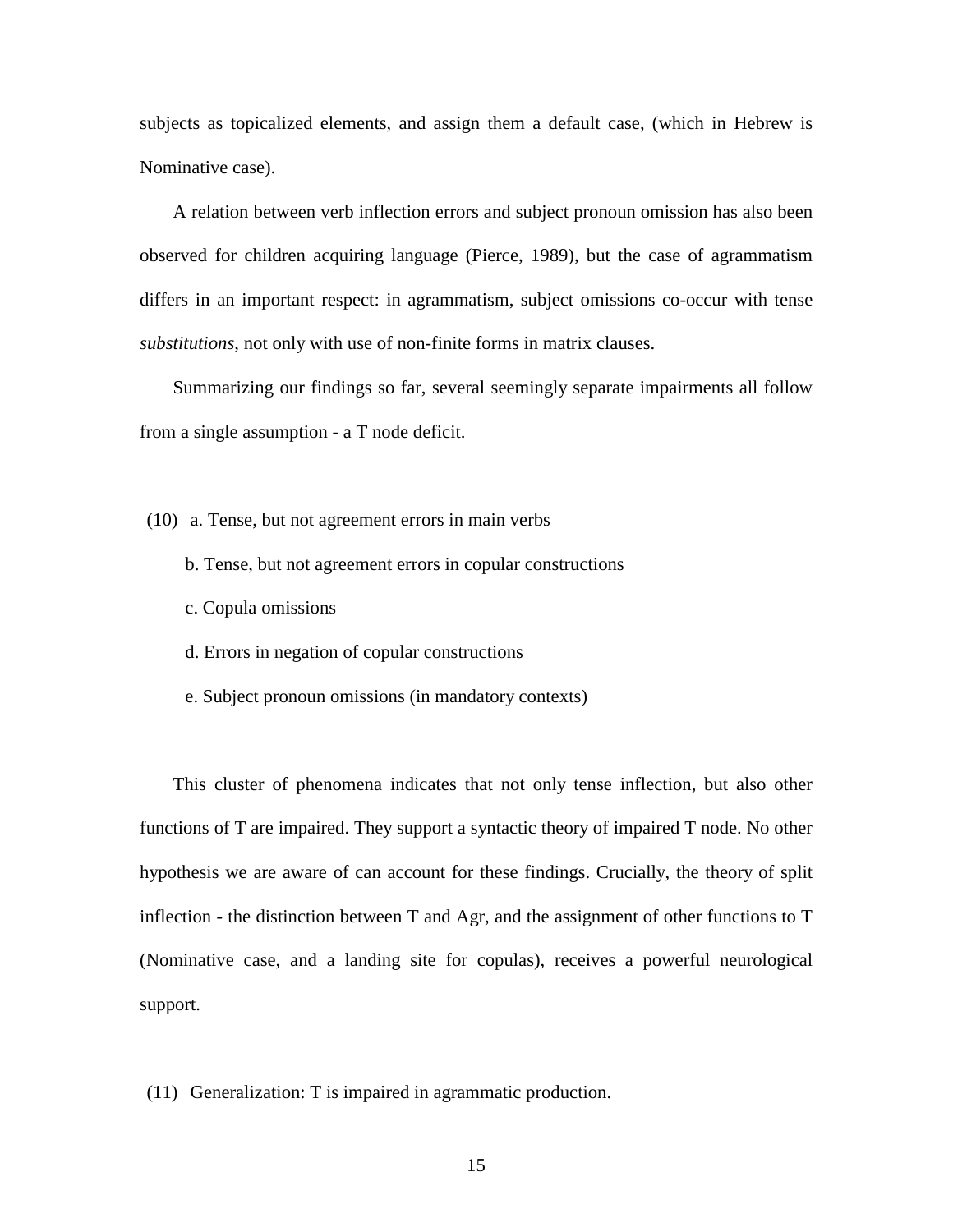The structural generalization in (11) has the desired consequences: errors in tense follow immediately, for both main verbs and copulas; subject omissions follow from lack of Case features, necessary for Nominative case assignment to the subject, or from lack of landing site for the subject in spec TP; finally, problems of negation placement would result from the fact that the tense features of copulas cannot reside in T, and since the relative position of negation and copula crucially depends on these features (cf. (7) above). As for the omission of copulas, we adopted an idea of Guasti (1993). She claims that causatives in Romance do not allow for auxiliaries because they do not contain TP. Since AUX must move to T or otherwise violate Full Interpretation, they are prohibited in structures that do not contain T (see also Rizzi 1994 for a similar point concerning auxiliaries in root infinitives). This account explains why auxiliaries and copulas are omitted or poorly used in the agrammatic sentence: Since agrammatic trees contain a defective TP, or do not contain TP at all, auxiliaries and copulas are impossible to check. This results in either violating FI or avoiding the auxiliary/copula in the first place. In terms of sentence production, the first might look like tense substitution, and the second like auxiliary or copula omission.

Thus, the functional impairment subsequent to anterior lesions in the left cerebral hemisphere, or more precisely, damage to Broca's area and its vicinity, is an impaired T node<sup>9</sup>.

<sup>&</sup>lt;sup>9</sup> Cf. Friedmann & Grodzinsky (1997), for further elaboration, and for the definition of degrees of severity within agrammatic Broca's aphasia.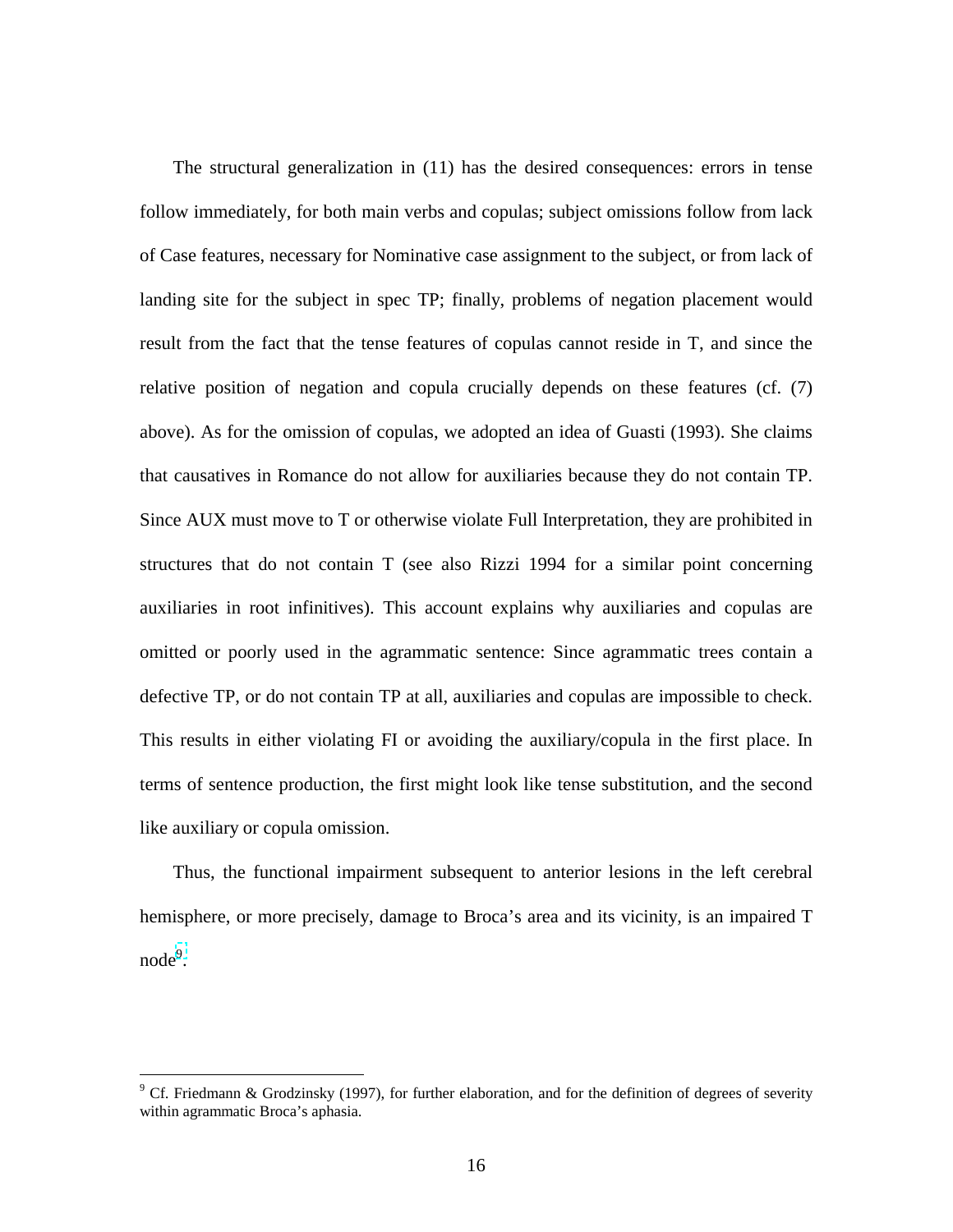## **3. Climbing higher in the tree: deficits in the CP**

So far, we have been looking at a cluster of syntactic properties that are directly related to the T node, and saw that they are all impaired in agrammatism. We have proposed that T is impaired, and that this deficit is at the heart of the agrammatic impairment in speech production. What would happen to higher parts of the tree, given the crucial role of heads in projecting phrasal nodes? If a fully specified head is critical for phrasal projection, then the construction of nodes higher than T may be hampered, with the result of pruned trees. (Rizzi, 1994 and this volume; Rizzi  $\&$  Friedemann, this volume). This would have rather radical empirical consequences: it would mean that nodes above TP do not exist in agrammatic representation. Note that we assume here Pollock's original order TP-Agr<sub>S</sub>P, which was also advocated for Arabic by Ouhalla (1994).

To test this possibility we looked at the corpus of spontaneous speech we have collected from the patient and assessed tests, in search of evidence of higher projections elements of CP. The results were clear-cut: both complementizers and Wh-questions were severely impaired.

#### *3.1 question production*

Out of 440 sentences in the corpus of spontaneous speech of our patient (obtained in the large part from free conversation between the experimenter and the patient), only 3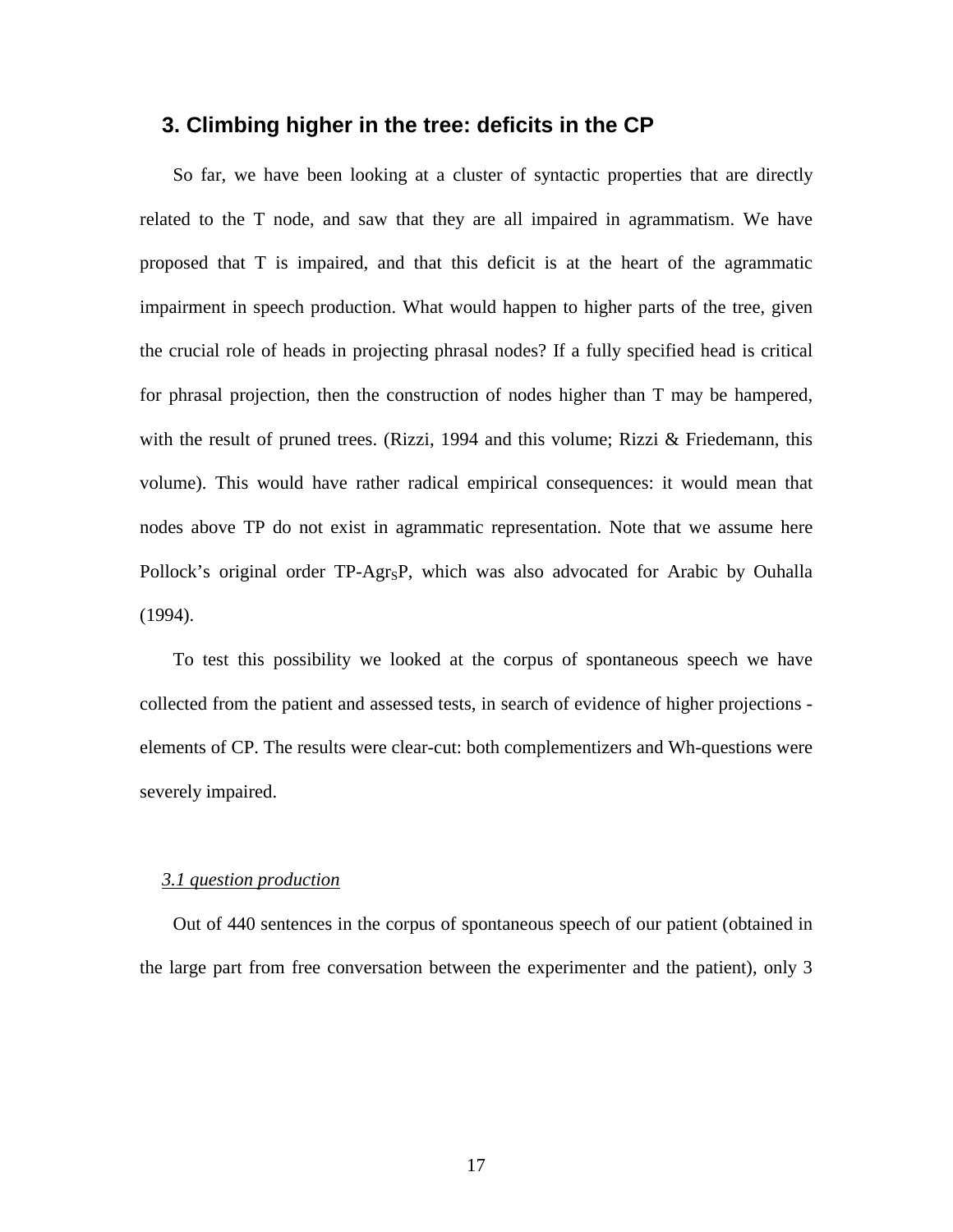were Wh-questions, of the type: Wh NP (*where the-pin*<sup>10</sup>) (which are grammatical in Hebrew).

In contrast to Wh-questions, the patient produced 11 (matrix) well-formed yes/no questions, some of them instead of properly formed Wh-questions. Since word order in yes/no questions in Hebrew is identical to declarative sentences, and does not require movement of a constituent to CP, this type of question is available to the patient.<sup>11</sup> Moreover, this finding proves that the agrammatic problem in question production is not a general problem with questions, but rather a problem that stems directly from the CP impairment.

An attempt to elicit Wh and yes/no questions led to similar results: out of 20 WH questions no trial was successful. In repetition tasks, the patient repeated only 2/23 Wh questions correctly.

Friedmann (1998) conducted a more extensive study with 8 additional patients: 7 Hebrew speaking and 1 Palestinian Arabic speaking agrammatics. This study also presented a marked dissociation between production of Wh questions and yes/no questions. (Arabic yes/no question do not require the CP as well.)

While the patients succeeded in 90% of the yes/no questions, they only produced 24% of the Wh questions correctly (Table 6).

 $10$  Interestingly, these are questions without a finite T.

<sup>&</sup>lt;sup>11</sup> The fact that agrammatic patients succeed in producing yes/no questions might indicate that "force" (Rizzi, 1997) does not necessarily reside in C, since although they lack the C node, sentence force is still available to them.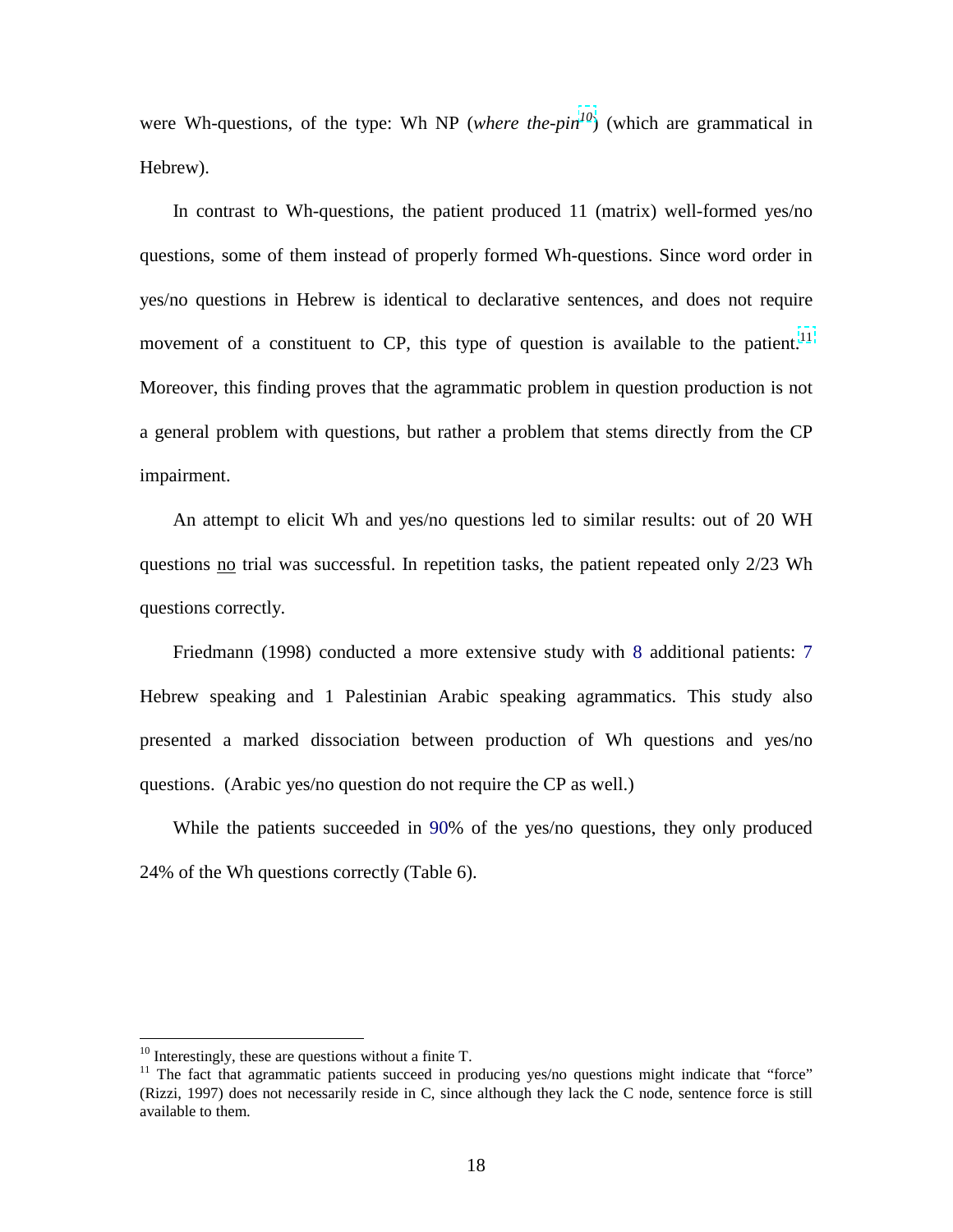|        | Wh        |                 | Yes/No    |                 |
|--------|-----------|-----------------|-----------|-----------------|
|        | % correct | (correct/total) | % correct | (correct/total) |
| Hebrew | 25%       | (45/182)        | 95%       | (100/105)       |
| Arabic | 21\%      | (5/24)          | 65%       | (15/23)         |
| Total  | 24%       | (50/206)        | 90%       | (115/128)       |

TABLE 6 Question elicitation: Wh- and yes/no questions in Hebrew and Arabic.

The main error types in Wh-question production according to frequency of occurrence were:

- 1. Producing yes/no question instead of a Wh-question, (12)
- 2. "Don't know" responses,
- 3. Wrong Wh morpheme selection,
- 4. Unmoved Wh morpheme in the beginning of the sentence, with filled gap, (13)
- 5. Wh-in situ.
- (12) Experimenter: The sun rose today at a certain hour. You want to know about the hour. So you ask...

Patient: bešeš…ha-šemeš zarxa… ha-šemeš ha-yom… lo yoda'at. Ha-šemeš zarxa ha-yom?

 *At-six… the-sun rose… the-sun today… (I) NEG know. The-sun rose today?* 

(13) a. Patient: **Ma** Dani hidlik **et ha-or**

## *What Danny lit ACC the-light*

b. Patient: **Eix** Dani noheg **bi-zhirut**

 *How Danny drives carefully*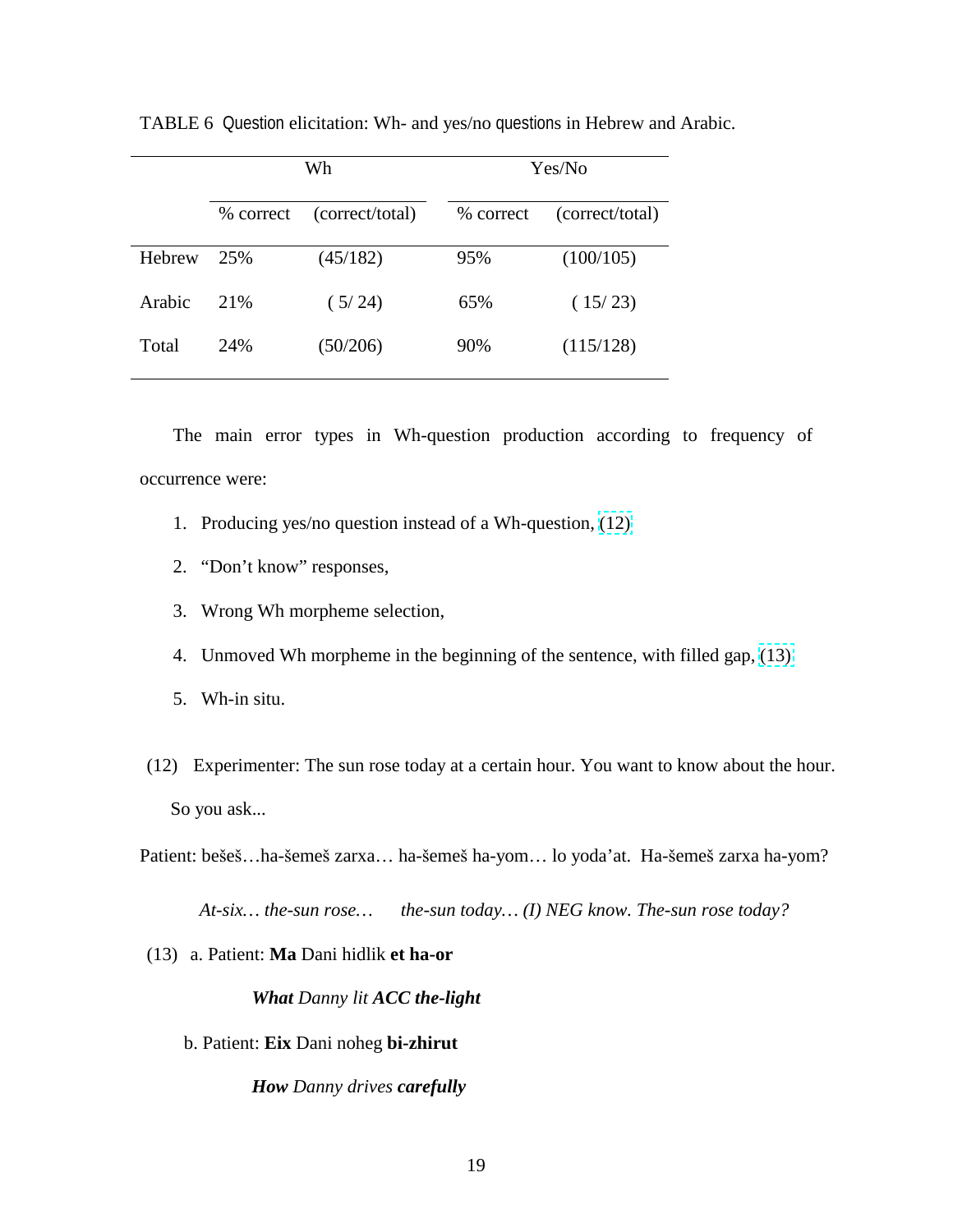This problem in question production has been found in English as well (Treatment studies in Thompson & Shapiro, 1995; Thompson, Shapiro, Jacobs & Schneider, 1996). Here, again, language specific properties correlate with performance. Thus, unlike in Hebrew, English speaking patients require intact C node for the auxiliary "do" in do support constructions, and therefore need an intact CP for yes/no question production.

The literature on the subject indicates that English speaking agrammatics are indeed unable to produce yes/no questions. The patient reported in Goodglass, Gleason, Bernholz & Hide (1972) produced 0/14 yes/no questions in elicitation tasks.

This corroborates the claim that agrammatics do not have a general question production deficit, but rather a syntactically well-defined deficit, stemming from inaccessibility of CP.

### *3.2 Embedded sentence production*

We proceeded to test another function of the CP layer: embedding. Our first step was to look at spontaneous speech, which can give qualitative, though not quantitative, information about the ability to embed. We found no evidence of such ability. To avoid the need for embedded constructions, the patient either omitted most of the embedded sentence (14), or omitted complementizers (15), or avoided such structures altogether in spontaneous speech.

(14) dorit ba'aa...etmol... tilpena la-rofe š**e**......tor.

 *Dorit came...yesterday...called to-the-Doctor that...appointment.* 

(15) siparti la.......nir xayal

 *Told-I her.....Nir (is a) soldier*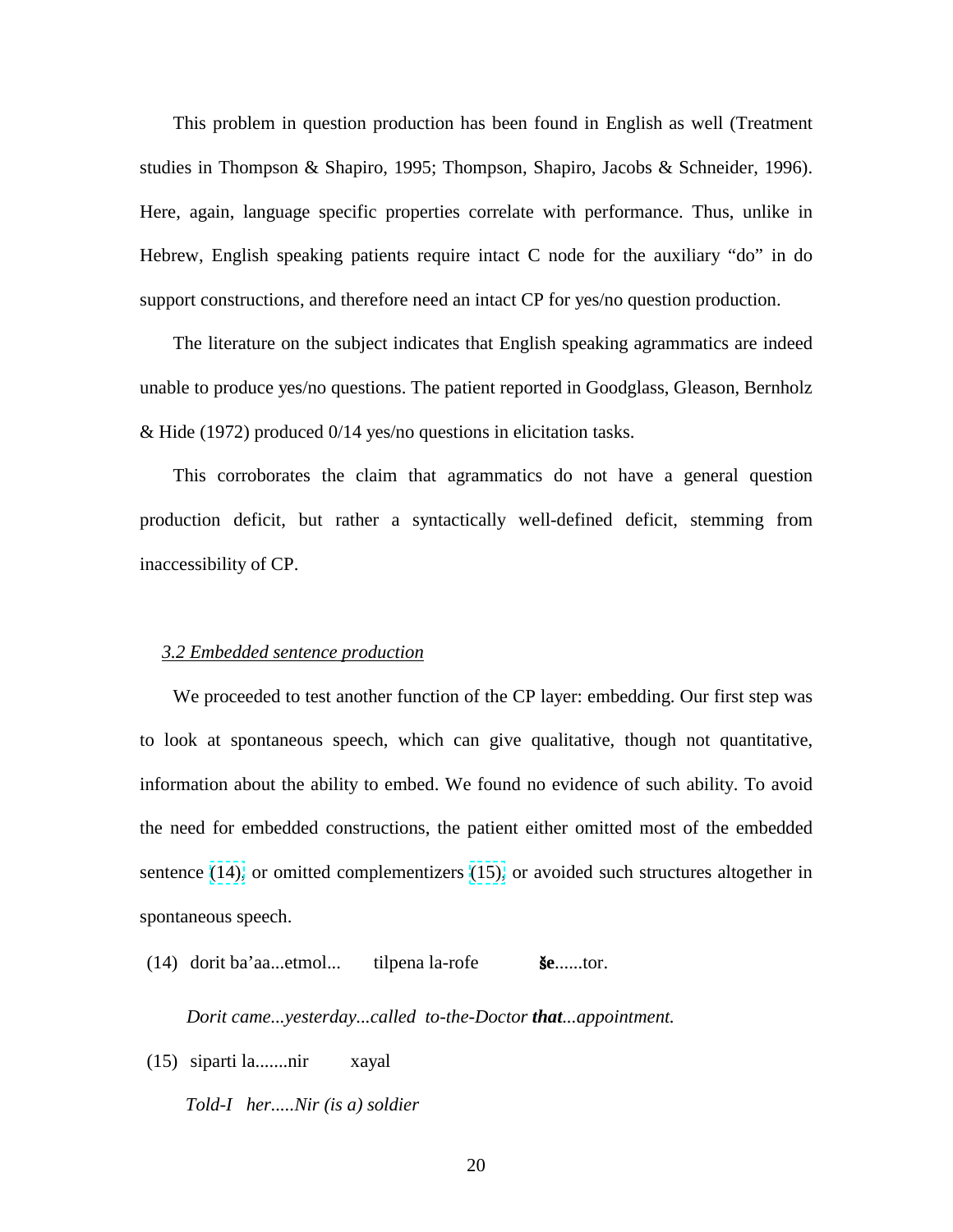Since it is difficult to determine the target sentence in spontaneous speech, structured tasks were assessed. Repetition results have shown the same pattern: repetition of sentences with embedding was only 4/23 successful.

A study with 7 additional agrammatics (5 speakers of Hebrew and 2 speakers of Palestinian Arabic), compared elicited production of embedded sentences (subject relatives, (16)) with similar non-embedded sentences (adjectival modification, (17)). This study yielded the same results, summarized in Table 7: Embedding production proved to be severely impaired. (Friedmann, 1998)

(16) zo ha-iša še-mesaxeket tenis

 *This the-woman that-plays tennis*  'This is the woman who plays tennis'

(17) ze ha-dag ha-kaxol  *This the-fish the-blue* 

'This is the blue fish'

TABLE 7 Elicitation of embedded and non embedded sentences.

|        | Relative clause |                 | Adjectival modification |                 |
|--------|-----------------|-----------------|-------------------------|-----------------|
|        | % correct       | (correct/total) | % correct               | (correct/total) |
| Hebrew | 21%             | (44/207)        | 100%                    | (76/76)         |
| Arabic | 28%             | (10/36)         | 92%                     | (22/24)         |
| Total  | 22%             | (54/243)        | 98%                     | (98/100)        |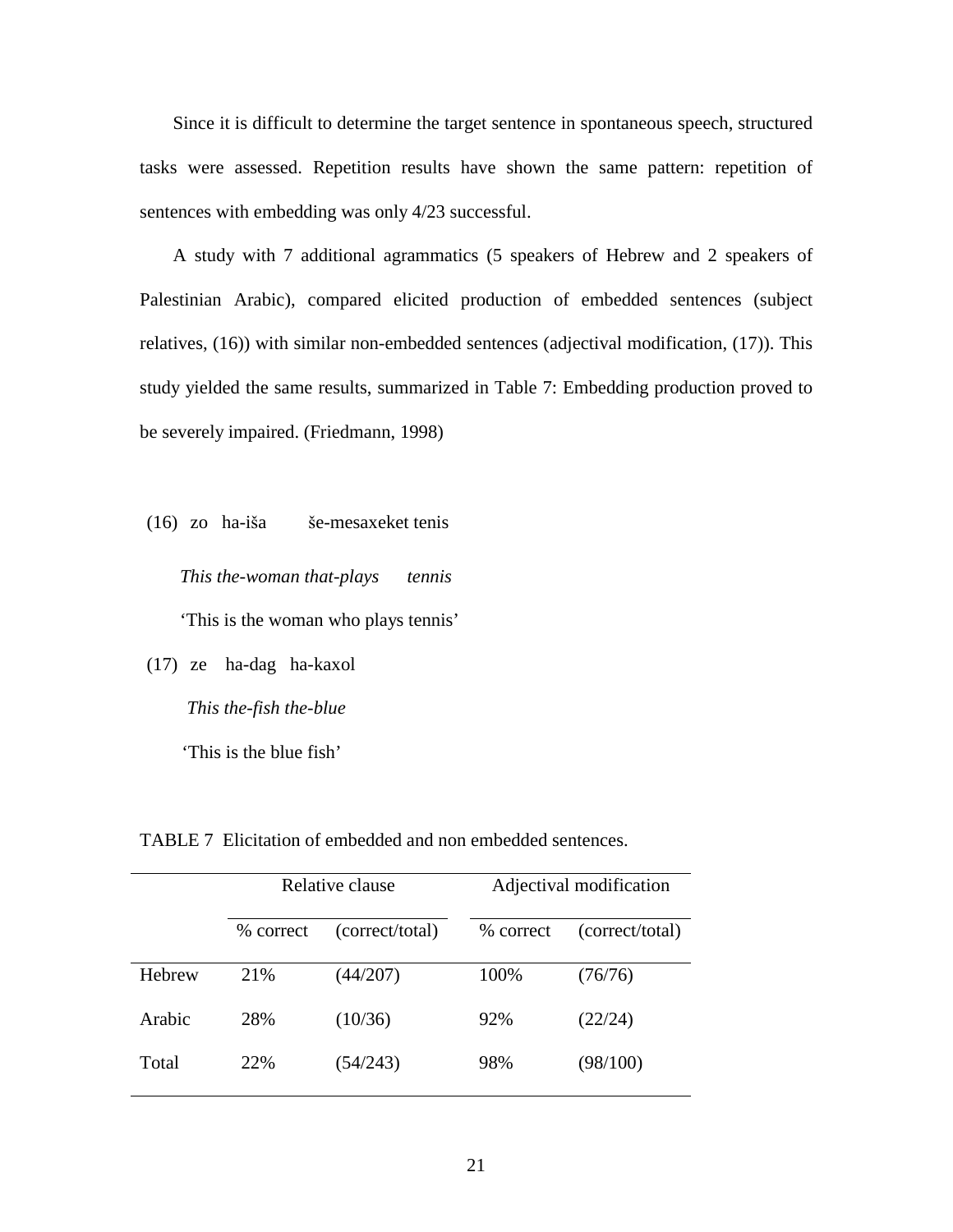The two most frequent error types in embedding repetition and elicitation were complementizer omission and getting "stuck" after the complementizer without being able to complete the sentence.

Severe impairment in CP embedding production has been documented for other languages as well (cf. de Roo, 1995 for Dutch; Hagiwara, 1995 for Japanese). The pattern of errors is very similar to the ones reported for Hebrew, mainly complementizer omission and omission of most of the embedded sentence.

The following examples demonstrate agrammatic embedding difficulties in repetition in Palestinian Arabic (18), and in spontaneous speech in Finnish (19) and Japanese [\(20\).](#page-22-0)

(18) Palestinian Arabic- repetition:

Target: rula šaafat il-film **illi** subhi xaddaro

 *Rula saw the-film that Subhi made-ACC* 

Repeated: rula šaafat il-film ... xallas! ... rula šaafat il-film ......subhi xaddaro

Rula saw the-film…enough! … Rula saw the-film ……Subhi made-ACC

(Friedmann, 1998)

(19) Finnish

Vahtimestari toteaa-kin **että**... **että** ...voi veljet kun... vahtimestary huomaa sitten *Watchman even-remarks that... that... oh, brother, how... watchman notices then* 

**että...** toteaa **että**... vahtimestari huomaa...voi... tapauksen

*that... remarks that...watchman notices ... oh...incident:GEN* 

(Niemi, Laine, Hänninen, & Koivuselkä-Sallinen, l990)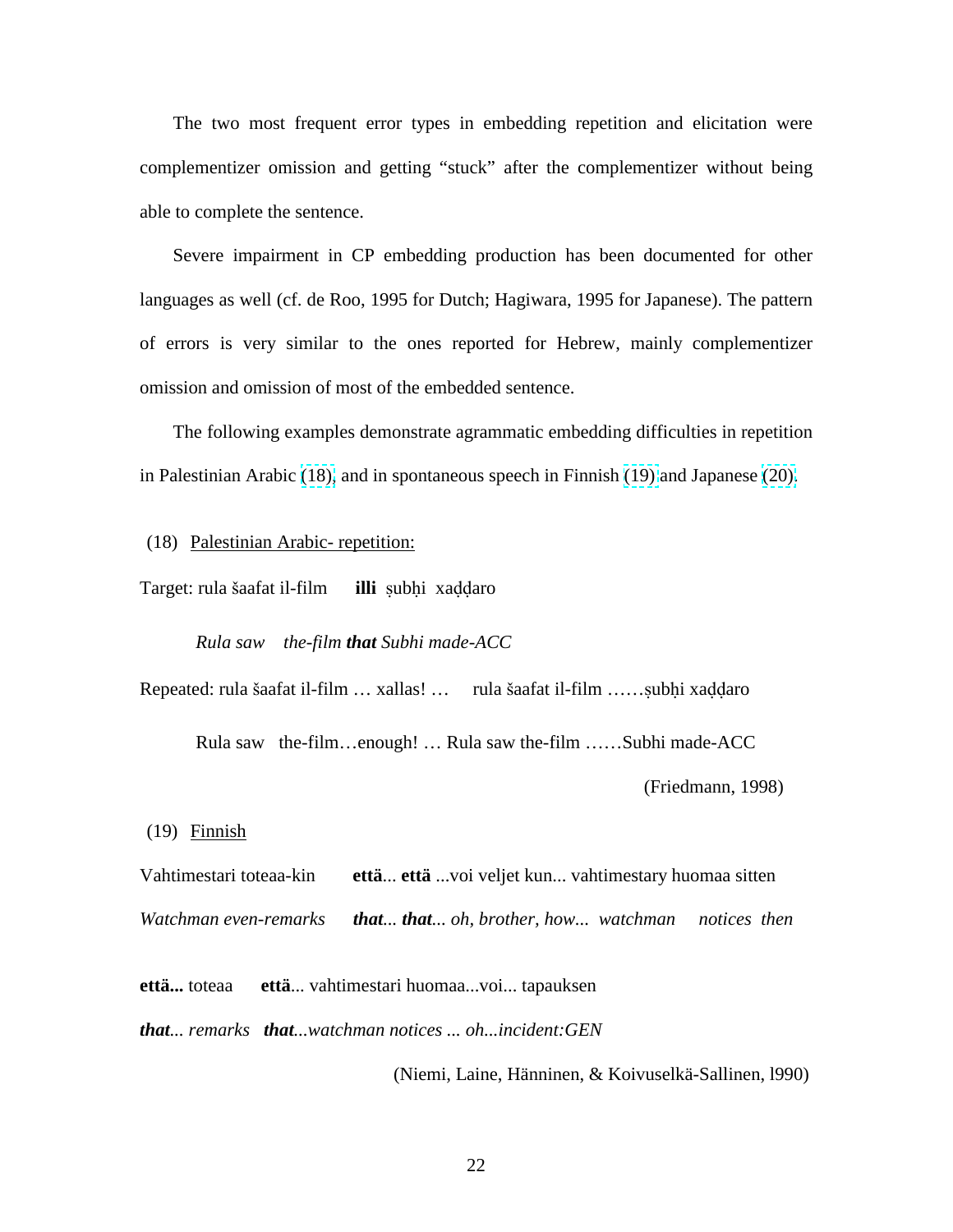#### <span id="page-22-0"></span>(20) Japanese

"Hippat-te kudasai" [**to**] atasi [ga] ii-mas-u

*"Please pull (me)" [comp] I say (*Sasanuma, Kamio, & Kubota, l990)

The results show a severe embedding deficit. Can it be only a general deficit in the construction of complex sentences as some aphasiologists claimed, and not a selective deficit to parts of the tree, as claimed here? A type of complex sentence that is preserved and does not involve C may help to decide between these approaches.

When testing different types of embeddings, Friedmann (1998) found that only CP embedding is problematic for the Hebrew speaking agrammatics: untensed clausal complements (infinitival and participial complements) exist in agrammatic spontaneous speech, and were elicited and repeated normally.

Other languages behave in a similar manner with respect to embeddings. The French speaking Mr. Clermont, for example, (Nespoulous et al., 1990) produced only 2 relative clauses and no other CP embeddings compared to 33 and 49 respectively produced by his control subject. On the other hand, his untensed clause embedding proved to be completely normal.

In the untensed embedded constructions patients probably produce a partial tree that does not contain CP, (which is required in these construction according to standard analysis).

These findings indicate that the embedding impairment is not a general deficit in complex sentence production, but rather a problem with accessing CP, that leaves other embedding constructions intact.

23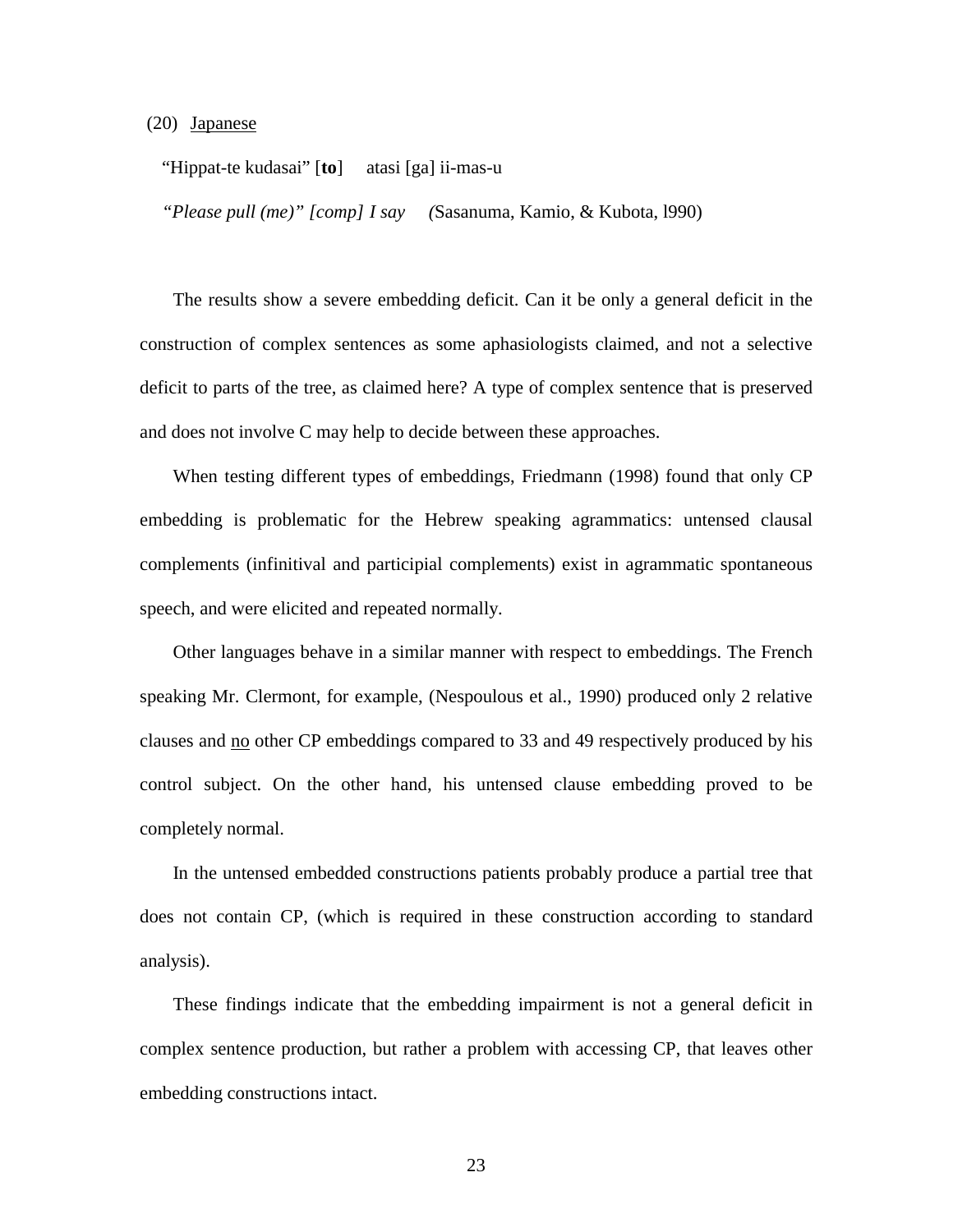<span id="page-23-0"></span>To conclude, data from spontaneous speech and structured tasks in Hebrew and Arabic, as well as a retrospective review of spontaneous speech data from other languages, show a clear deficit in embedding of clauses headed by C in agrammatic aphasia. This, we suggest, follows from the inaccessibility of the C node in agrammatic production.

## **Discussion**

## **(21) Summary of the findings:**

| a) AgrP level:      | Intact agreement inflection.             |
|---------------------|------------------------------------------|
| b) <b>TP</b> level: | Impaired tense inflection.               |
|                     | Copula omissions.                        |
|                     | Subject pronoun omissions.               |
|                     | Ordering errors of copulas and negation. |
| c) $CP$ level:      | No Wh-question production.               |
|                     | No CP embedding.                         |

In sum, we have found that nodes higher than TP (namely CP) are also severely impaired in agrammatism. This impairment follows from the principle of an impaired head blocking further construction of higher phrasal nodes. This principle, together with the tense node impairment, constitutes the grammatical deficit in agrammatic Broca's aphasia.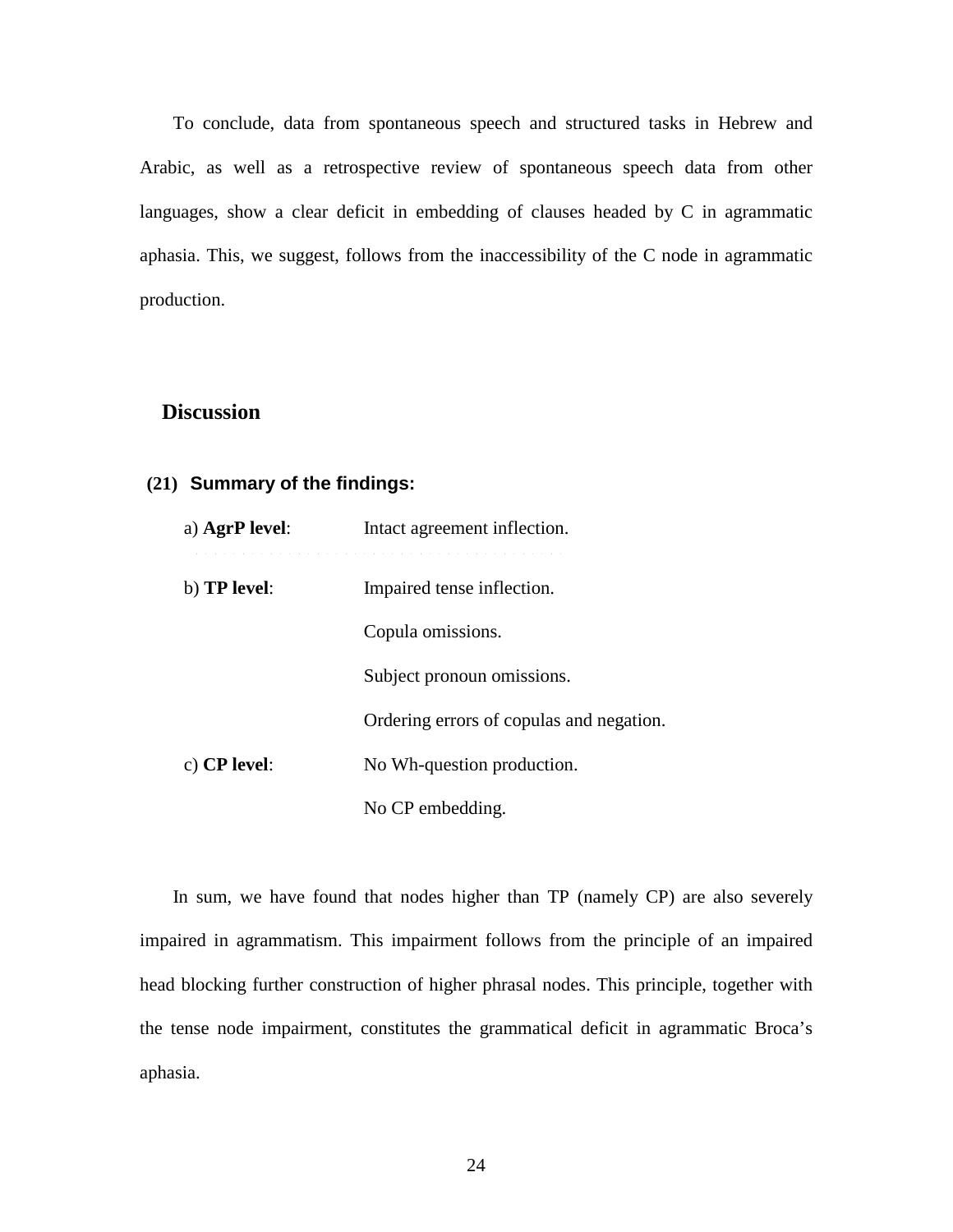#### **(22) The Tree Pruning Hypothesis:**

- a) T is impaired in agrammatic production.
- b) An impaired node cannot project any higher.

Having seen that the data fall under a structural generalization, it is now time to examine the generalization in greater detail. In what sense are the T node and its functions impaired? Whatever representational deficit we assume, it must have the consequences in [\(21\).](#page-23-0) This can be achieved in two possible ways: through a deficit in T node, or through a deficit to checking mechanisms. According to the former, the content of T, namely, the  $\varphi$ features of the lexical head it dominates, is eliminated; moreover, the T node may not be projected at all. A deficit to checking mechanisms derives the data similarly, yet a question immediately arises: given that mechanisms of checking operate in an identical fashion everywhere, why is the failure in checking restricted to T? The answer, then, must lie in T itself, leading us to conclude that this node is impaired, and that this is the deficit in the syntactic representation of agrammatic speech production.<sup>12</sup>

Another possibility that should be considered is that it is not the T node which is defective, causing deficit in C also, but rather only the C node. The work by Stowell (1982), Enç (1987), and Guéron & Hoekstra (1989) suggests that tense is anchored in C. Is it possible to assume a C impairment only, that hampers tense anchoring and thus tense inflection, and dispense with an impairment in  $T$ ? The answer is probably no, since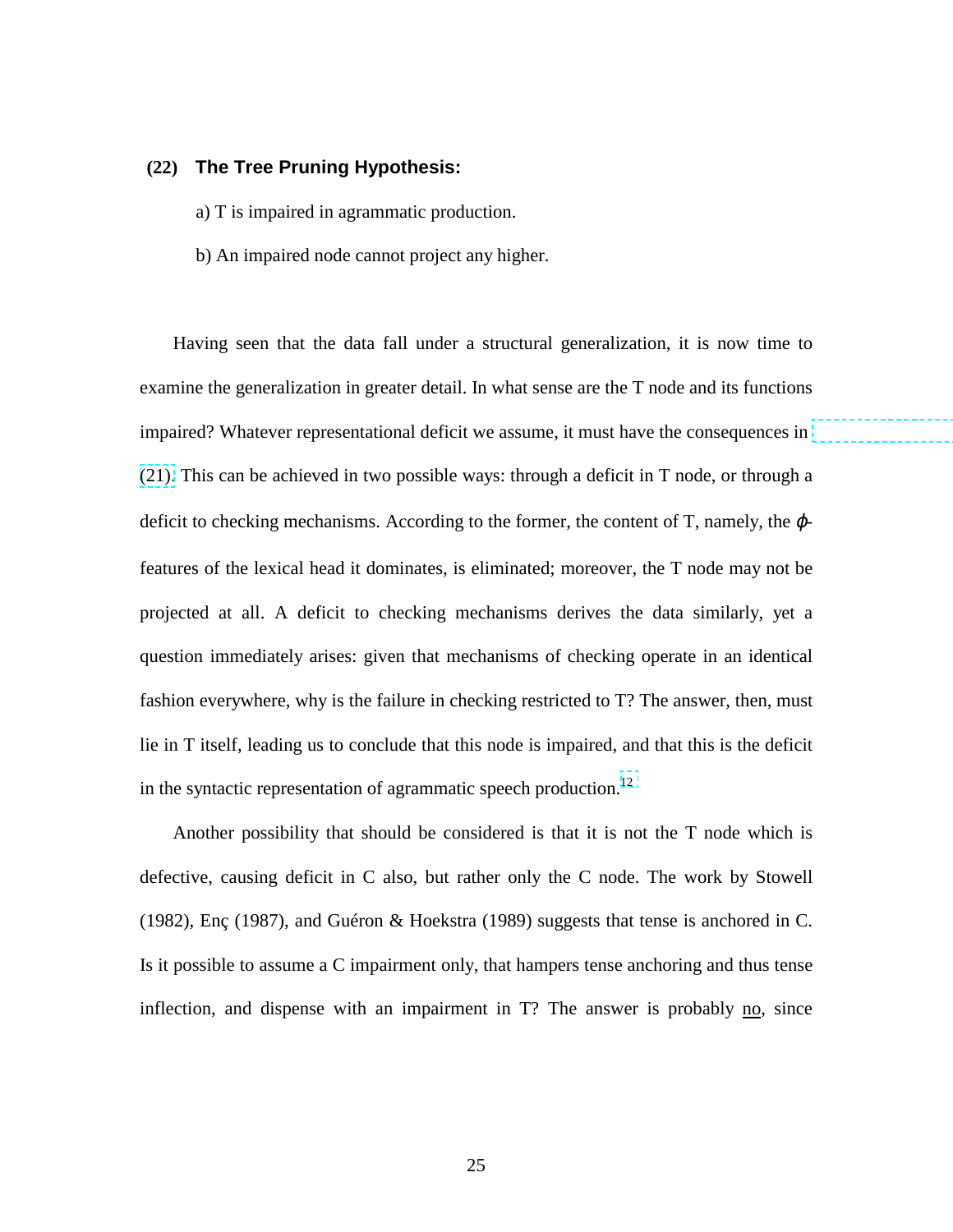pruning at C will not be able to explain subject omissions, and T deficit will have to be assumed anyway.<sup>13</sup>

## *Implications for the relative order of functional categories*

The intactness of subject-verb agreement in the presence of poor tense bears on one of the central issues in clausal architecture: the relative order of functional categories, and in particular, the relative order of  $\text{Agr}_s$  and T.

If we adopt the truncation constraint, then no node above the impaired TP can project. (see Grimshaw, 1991, for a similar account at least in the IP, and Rizzi, 1994 and this volume, for the root infinitive stage). Based on this theoretical stand, a poor T node and a well projected Agr above it are out of the question. Taking these together, our claim has the consequence that subject-verb agreement is checked below T, hence it remains intact in agrammatism. For Hebrew and Arabic, at least, this is not an unreasonable assumption.

<u>.</u>

 $12$  We remain agnostic as to whether the deficit is in representation or in processing. We are not aware of a way to decide empirically between the two (especially in the absence of a well-articulated syntactic theory of on-line sentence production). But one point is crucial: if it is a processing deficit, this deficit must follow very strict syntactic constrains.

<sup>&</sup>lt;sup>13</sup> Another fact which rules out an account of C pruning for tense errors is the existence of a group of less severe agrammatics who show intact tense and copula inflections with impaired embedding and Wh question formation. This can only be accounted for by describing the tree of this group of mild agrammatics as pruned at C, the tree of the more severe patients as pruned at T. (Friedmann, 1998)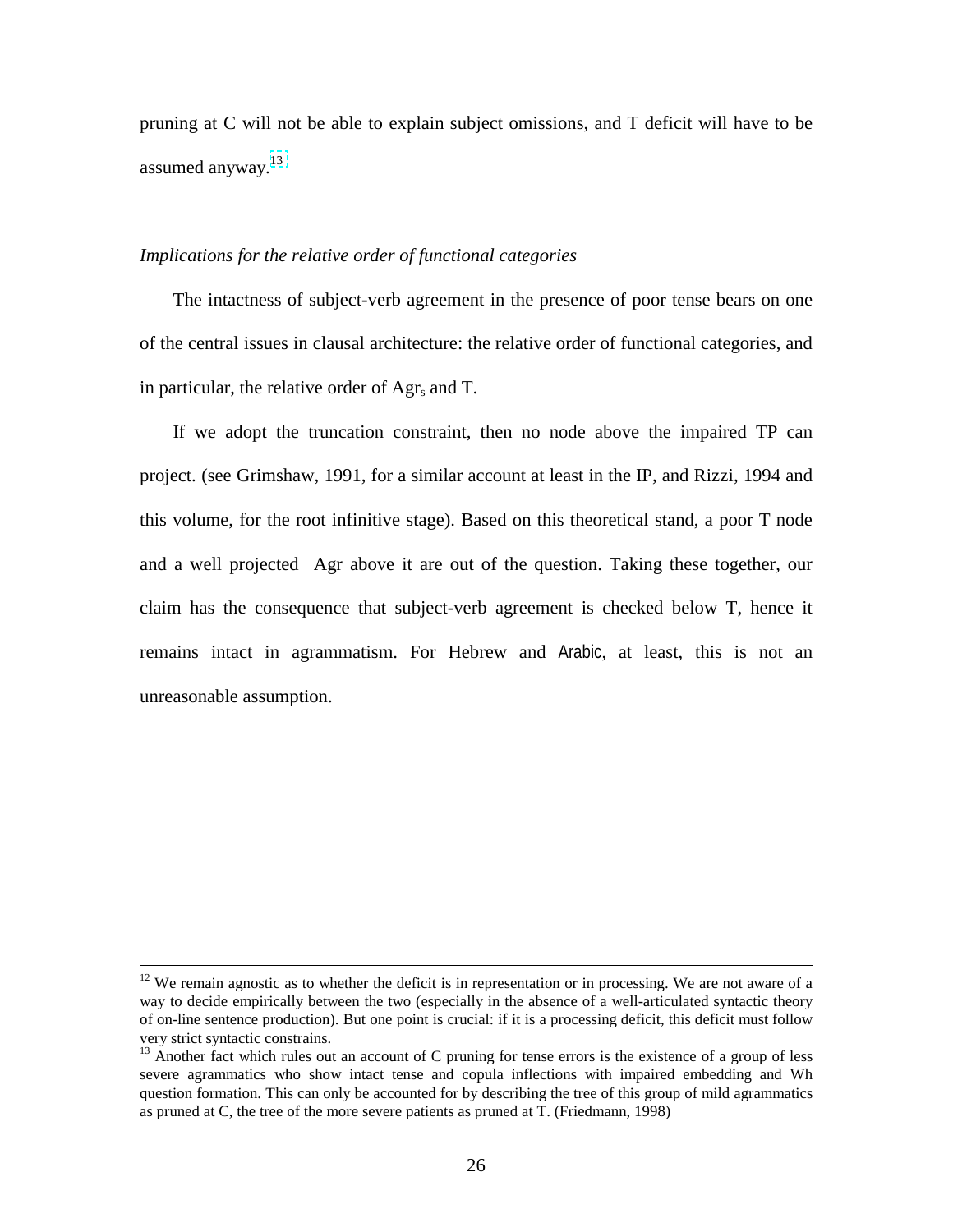An account of these finding is consistent with two approaches:

1. Agreement and tense are both checked in spec-head relation in designated nodes tense is checked in T node, and subject-verb agreement in Agr node. Under this assumption, in the normal Hebrew and Arabic phrase markers, the relative order of functional categories is CP>TP>Agr<sub>s</sub>P.

This is actually the order proposed by Pollock (1989, 1993) for English and French, and by Demirdache (1988) and Ouhalla (1994) for Arabic. It is, nevertheless, the opposite of the relative order suggest by Chomsky (1991, 1993), and Belletti (1990) for Romance.

2. Agreement is checked in a mechanism different from that for tense. It may not have a node of itself, but it checks in one of the other checking points below T, and is thus preserved. So, if the phrase marker is pruned above VP, and agreement is checked in VP spec-head, this is the expected result: VP and subject-verb agreement are intact, but tense inflection is impaired (and so are Wh-structures and subordinations).  $<sup>14</sup>$ </sup>

Our findings also refute an accepted view in neurolinguistics: Some researchers explain inflectional marker omissions and substitutions by way of a general tendency of ignoring items of low semantic value. This study shows that this can not be the reason for inflectional impairment: It is widely agreed that while agreement does not have semantic content, tense does. If only low-semantic-value items are neglected, we would expect agreement to be impaired, and tense to be preserved. Yet the empirical data point in the opposite direction.

 $14$  This possibility is reminiscent of Chomsky's (1995) proposal, where he dispenses with Agr nodes, but there he suggests that Agr Subj is checked in TP, which does not conform with the data presented here.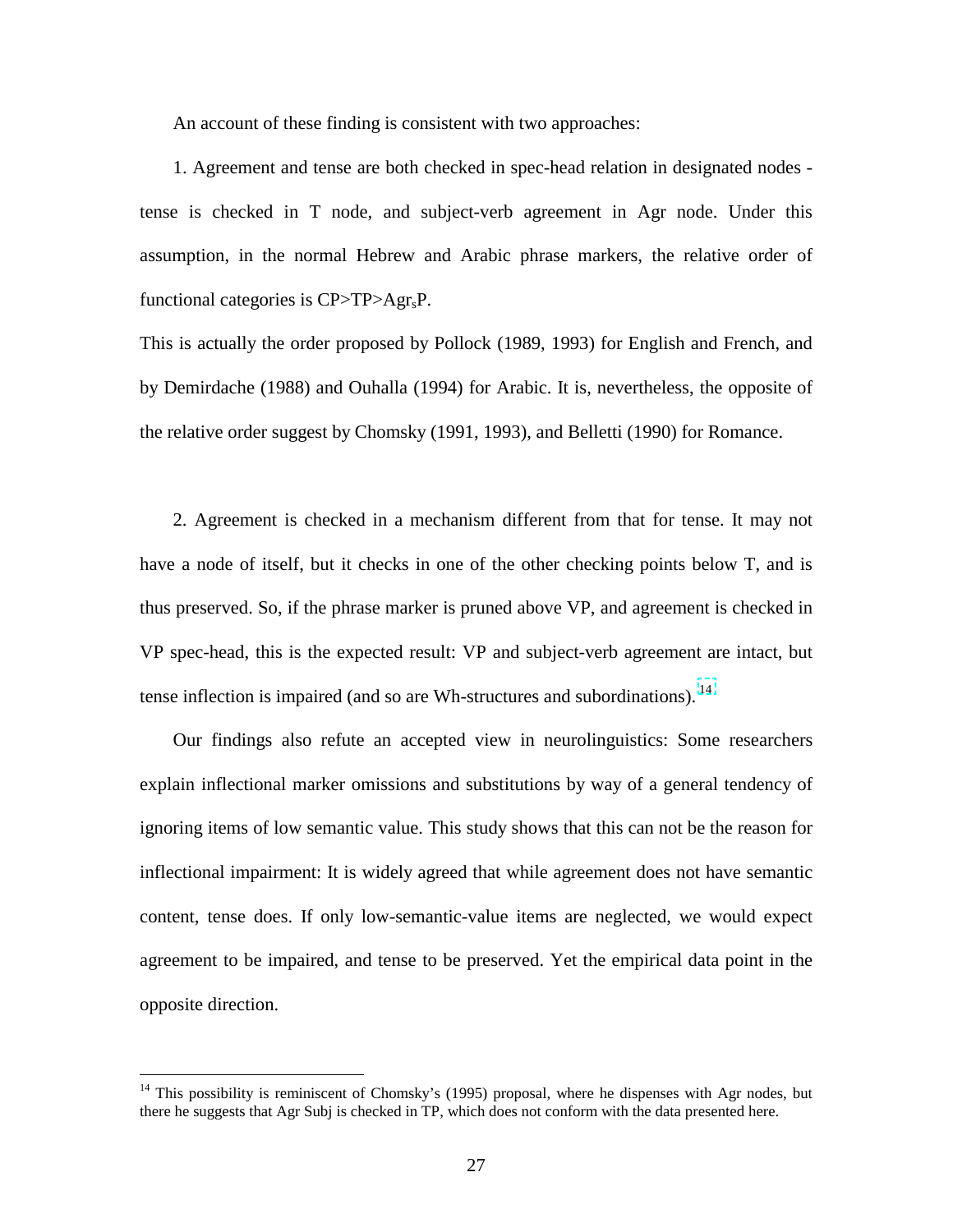To conclude, in aphasia research, very much like in language acquisition (Radford, 1990), researchers have claimed that agrammatics lack all functional categories (Ouhalla, 1993; Caplan, 1985). Like current studies in language acquisition (Hyams, 1992, and Poeppel & Wexler, 1993 for full phrase marker; Clahsen, 1990 for partial phrase marker), we show that agrammatics do have at least some of the functional categories. We claim that the agrammatic phrase marker is pruned in T and above: it contains an Agr node, but does not include the higher nodes: TP and CP.

In verb inflection production, the resemblance between children and agrammatics is only apparent: indeed both children and agrammatics produce main verbs which are not correctly inflected. But while agrammatics substitute tense inflection, children never substitute inflection, they only use the nonfinite forms (Wexler 1994; Borer & Rohrbacher, to appear).

When children use non-finite verbs in matrix clauses, these clauses usually do not contain negation (Friedemann, 1993/4), Wh questions and complementizers (Clahsen, Penke & Parody, 1994; Weissenborn 1992) subject pronouns (Pierce, 1989; Friedemann, 1993/4) or auxiliaries (Guasti, 1993/1994; Poeppel & Wexler, 1993). But the crucial difference between children and agrammatics lies exactly here: Children are able to build these constructions and use these elements (Rizzi, 1994), and agrammatics cannot project any higher than T.

When children do have an additional motivation to build the whole tree up to CP, they do it, and use a finite verb. (Crisma, 1992). These constructions that children consistently use with finite verbs are exactly the ones which are impaired in agrammatic production: Wh questions, auxiliaries and copulas, and pronoun subjects.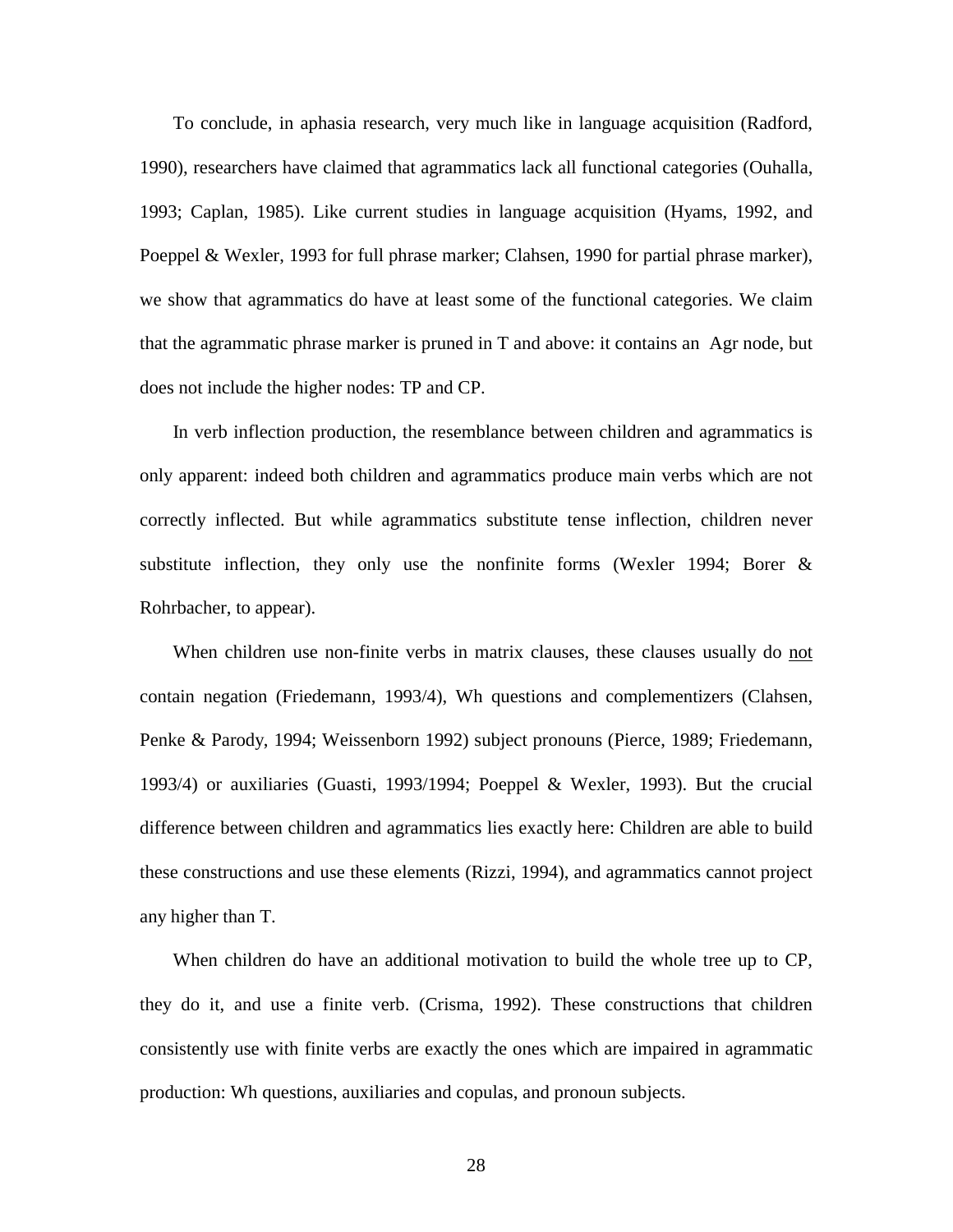While speech production in language acquisition and agrammatism is similar in many respects, the underlying cause is very different: while agrammatics cannot construct the tree up to T and higher, children do not always find it necessary.

## **References**

- Bastiaanse, R. and van Zonneveld, R. 1998. On the relation between verb inflection and verb position in Dutch agrammatic aphasics. *Brain and Language,* 64, 165-181.
- Belletti, A. 1990. *Generalized Verb movement: aspects of verb syntax*. Rosenberg & Sellier. Torino, Italy.
- Borer, H. 1995. The ups and downs of Hebrew verb movement. *Natural language and linguistic theory*, **13,** 527-606**.**
- Borer, H. & Rohrbacher, B. To appear. Features and projections: arguments for the full competence hypothesis. Proceedings of the 21st annual Boston University conference on language development.
- Caplan, D. 1985. Syntactic and semantic structures in agrammatism. In M.-L Kean, (Ed.), Agrammatism. New York: Academic Press.
- Chomsky, N. 1991. Some notes on economy of derivation and representation. In Freidin, R. (Ed.) *principles and parameters in comparative grammar: Current Studies in Linguistics Series, 20,* 417-454. Cambridge: MIT press.
- Chomsky, N. 1993. A minimalist program for linguistic theory. In *The view from Building 20*, K. Hale & J. Keyser (Eds.) MIT, Cambridge, Mass. 1-52.

Chomsky, N. 1995. *The Minimalist Program*. The MIT press, Cambridge, Mass.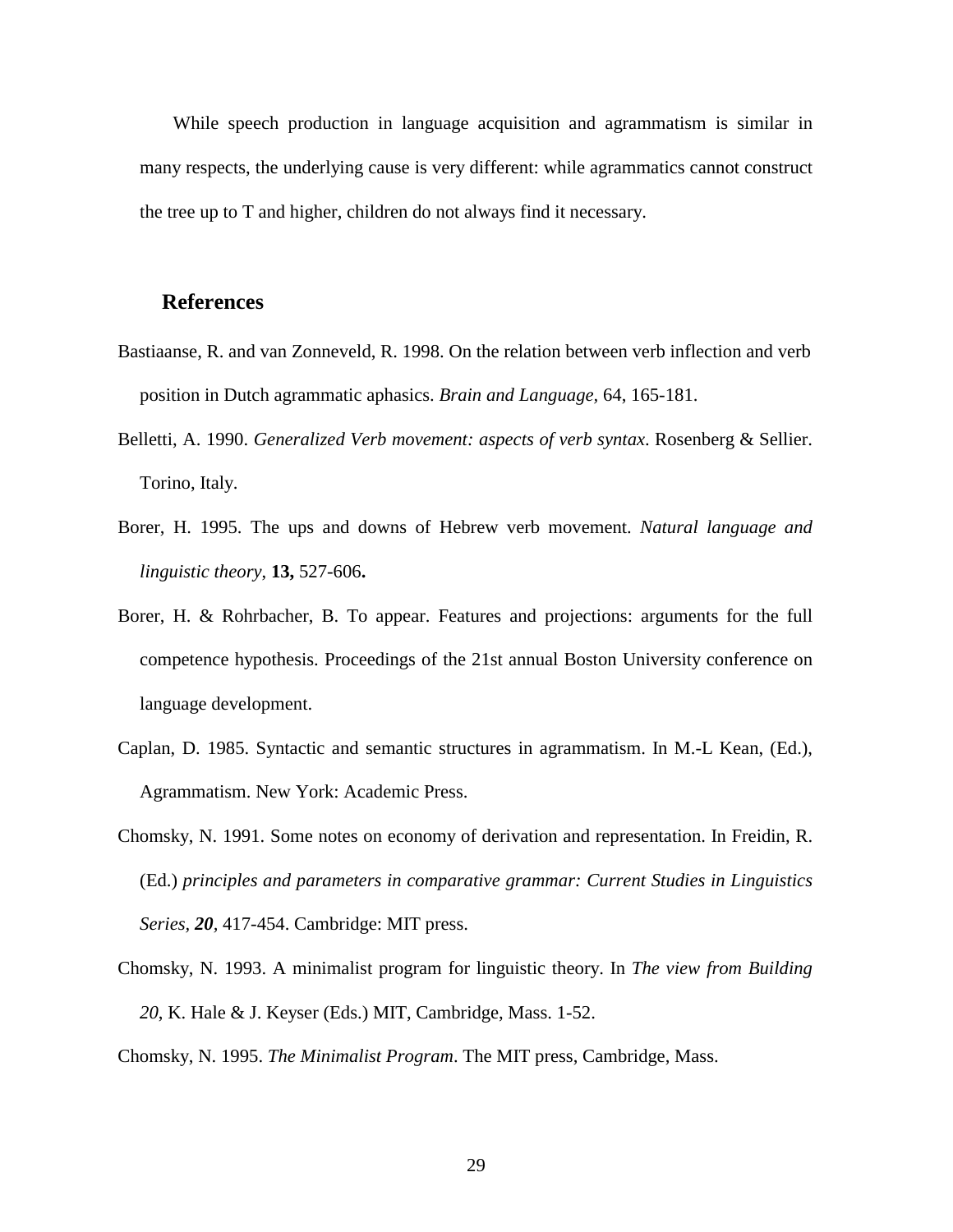- Clahsen, H. 1990. Constraints on parameter setting: A grammatical analysis of some acquisition stages in German child language. *Language Acquisition*, 1, 361-391.
- Clahsen, H., Penke, M., & Parody, P. 1994. Functional categories in early child German. *Language Acquisition*, **3**, 395-429.
- Crisma, P. 1992. On the acquisition of Wh-questions in French. *Geneva Generative Papers* 1-2, 115-122.
- Damasio, A. R. 1992. Aphasia. *New England Journal Of Medicine,* **326,** 531-539.
- De Bleser, R., & Luzzatti, C. 1994. Morphological processing in Italian agrammatic speakers syntactic implementation of inflectional morphology. *Brain and Language,* **46**, 21-40
- de Roo, E. 1995. Articles and finite verb inflections in Dutch agrammatism. Poster presented at RuG-SAN-VKL conference on aphasiology, Groningen.
- Demirdache, H. 1988. *Nominative NPs in Modern Standard Arabic.* Unpublished ms.
- Doron, I. 1983. Verbless predicates in Hebrew. PhD. Dissertation. University of Texas at Austin.
- Doron, I. 1986. The pronominal copula as agreement clitic. In *The syntax of pronominal clitics.* H. Borer (ed.) 313-332. Syntax and semantics, 19. New York: Academic press.
- Enç, M. 1987. Anchoring conditions for tense. *Linguistic Inquiry*, **18,** 633-657.
- Friedemann, M. A. 1993/4. The underlying position of external arguments in French. *Language Acquisition*, **3**, 209-255.
- Friedmann, N. 1998. *Functional categories in agrammatic production*. PhD Thesis. Tel-Aviv University.
- Friedmann, N., & Grodzinsky, Y. 1997. Tense and Agreement in agrammatic production: pruning the syntactic tree. *Brain and Language,* **56**, 397-425.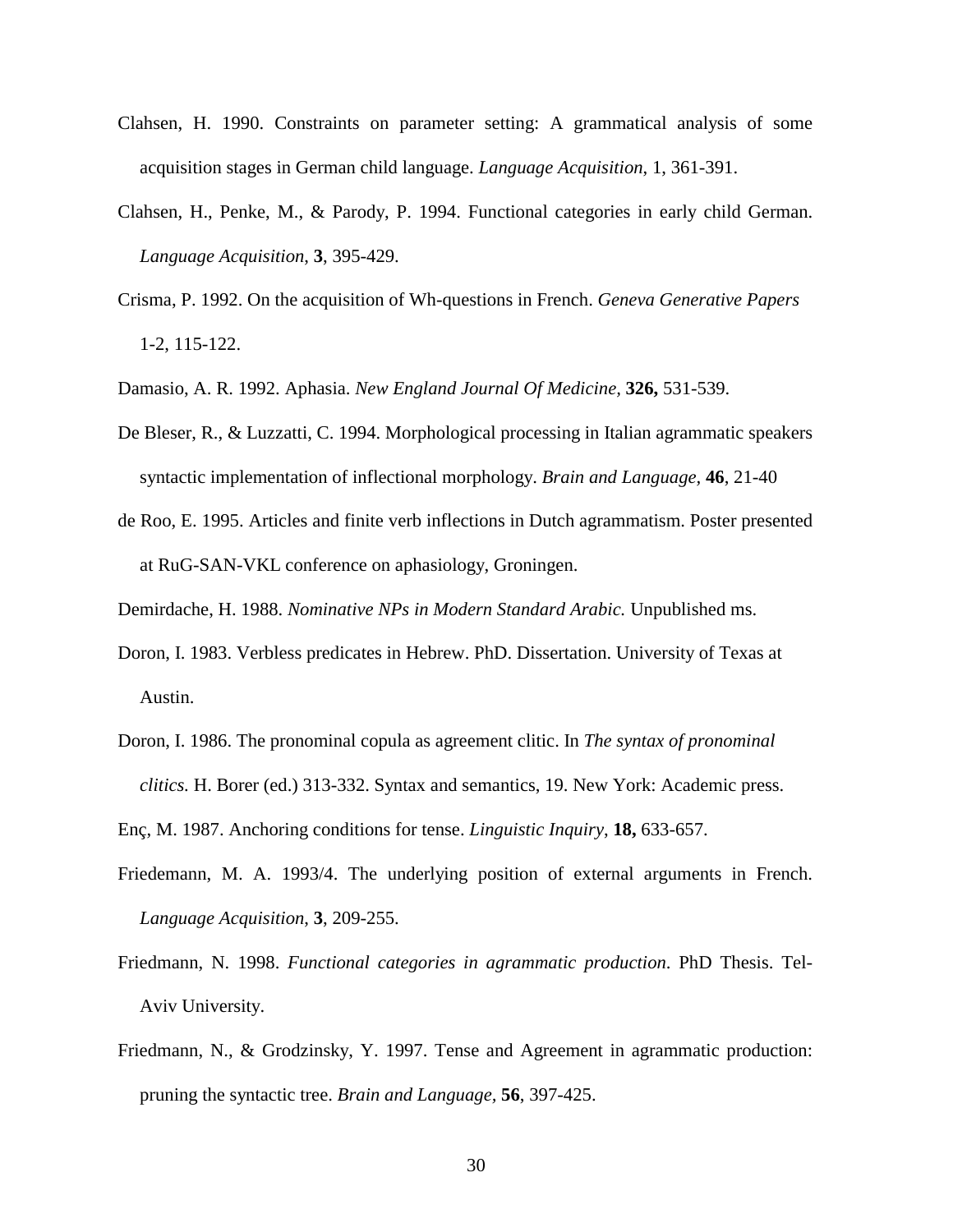- Goodglass, H. 1976. Agrammatism. in H. Whitaker & H. A. Whitaker (Eds.) *studies in neurolinguistics (1).* New York: Academic press.
- Goodglass, H., Gleason, J. B., Bernholtz, N. A., & Hyde, M. R. 1972. Some linguistic structures in the speech of Broca's aphasic. *Cortex,* **8**, 191-212..

Grimshaw, J. 1991. *Extended Projection*. Ms. Brandeis.

- Grodzinsky, Y. 1984. The syntactic characterization of agrammatism. *Cognition,* **16**, 99-120.
- Grodzinsky, Y. l990. Theoretical Perspectives on Language Deficits. Cambridge, MIT Press.
- Grodzinsky, Y., Wexler, K., Chien, Y. C., Marakovitz, S. & Solomon, J. 1993. The breakdown of binding relations. *Brain and Language*, **45**, 396-422.
- Guasti, M.-T. 1993. *Causatives and perception verbs.* Rosenberg and Sellier: Turin.
- Guasti, M. T. 1993/1994. Verb syntax in Italian child grammar: finite and nonfinite verbs. *Language Acquisition*, **3**, 1-40.
- Guéron, J. & Hoekstra, T. 1989. T-chains and the constituent structure of auxiliaries, in A Cardinaletti, G. Cinque, & G. Giusti (eds.), *Constituent structure*, Foris Dordrecht.
- Hagiwara, H. 1995. The breakdown of functional categories and the economy of derivation*. Brain and Language.* **50,** 92-116.
- Hyams, N. 1992. The genesis of clausal structure. In J. M. Meisel ed. *The acquisition of verb placement,* 371-400. The Netherlands: Kluwer
- Kean, M. L. 1977. The linguistic interpretation of aphasic syndromes. *Cognition***, 5**, 9-46.
- Kolk, H., & Heeschen, C. 1992. Agrammatism, paragrammatism and the management of language. *Language and cognitive processes,* **7***,* 89-129.
- Menn, L., & Obler, L. (Eds.). 1990. *Agrammatic aphasia: A cross-language narrative sourcebook.* Philadelphia, John Benjamin's Publishing Company.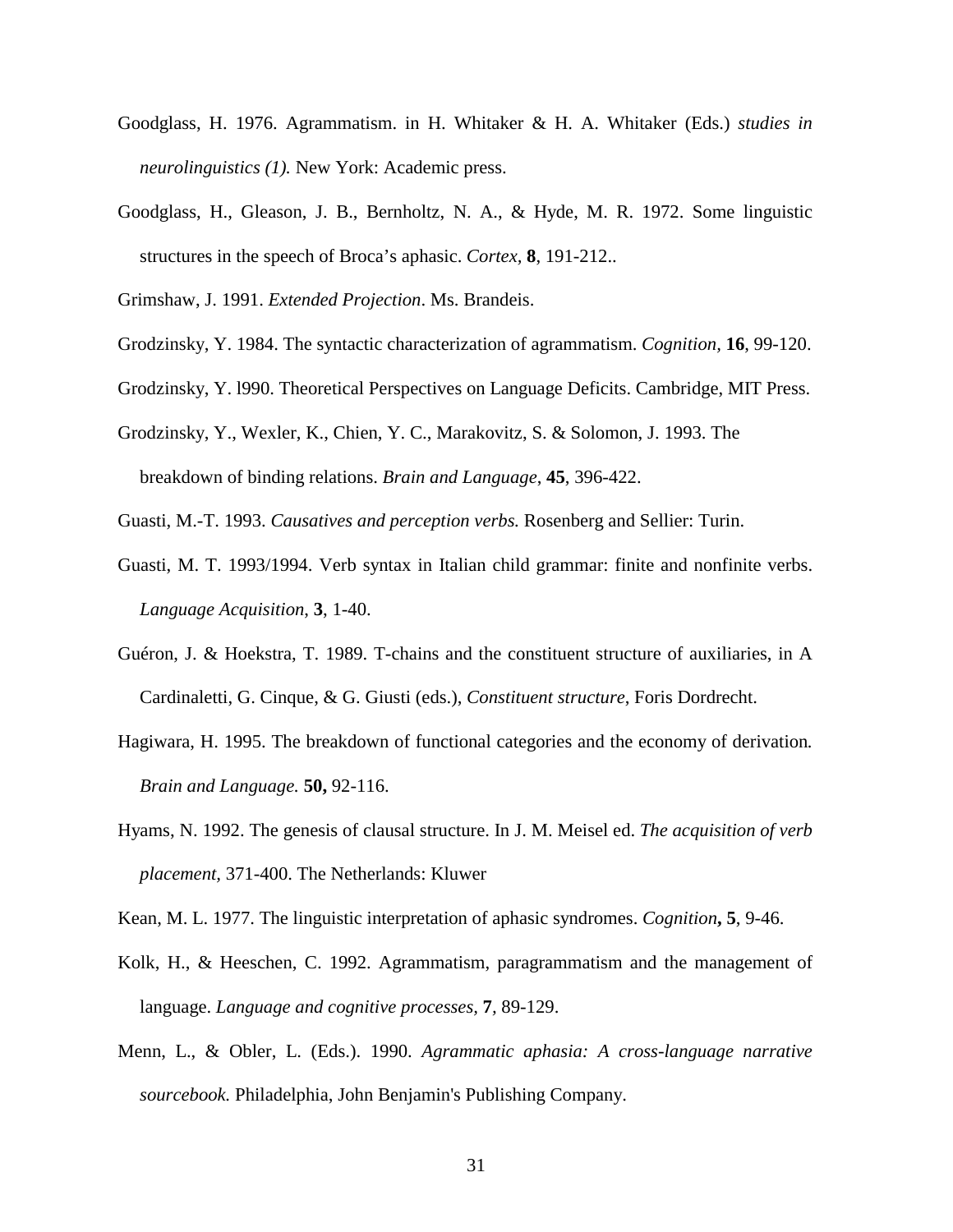- Nespoulous, J.-L., Dordain, M., Perron, C., Ska, B., Bub, D., Caplan, D., Mehler J. & Lecours, A. R. 1988. Agrammatism in sentence production without comprehension deficits: reduced availability of syntactic structures and/or of grammatical morphemes? A case study. *Brain and Language,* **33,** 273-295.
- Nespoulous, J.-L., Dordain, M., Perron, C., Jarema, G. & Chazal, M. 1990. Agrammatism in French: Two case studies. In L. Menn & L. Obler (Eds.), *Agrammatic aphasia: A crosslanguage narrative sourcebook.* Philadelphia, John Benjamin's Publishing Company.
- Niemi, J., Laine, M., Hänninen, R., & Koivuselkä-Sallinen, P. l990. Agrammatism in Finnish: Two case studies. In L. Menn & L. Obler (Eds.), *Agrammatic aphasia: A crosslanguage narrative sourcebook.* Philadelphia, John Benjamin's Publishing Company.
- Ouhalla, J. 1993. Functional categories, agrammatism & language acquisition. *Linguistische Berichte*, **143**, 3-36.
- Ouhalla, J. 1994. Verb movement and word order in Arabic. In N. Hornstein and D. Lightfoot (Eds.) *Verb movement.* Cambridge University Press.
- Pierce, A. 1989. *On the emergence of syntax: A cross-linguistic study*. Doctoral dissertation. Cambridge: MIT.
- Poeppel, D., & Wexler, K. 1993. The full competence hypothesis. *Language*, **69**, 1-33.
- Pollock, J. Y. l989. Verb movement, universal grammar and the structure of IP. *Linguistic Inquiry*, **20**, 365-424.
- Pollock, J. Y. 1993. *Notes on clause structure*. Amiens: Universite de Picardie: ms.
- Radford, A. 1990. *Syntactic theory and the acquisition of English syntax: the nature of early child grammars of English*. Basil Blackwell, Oxford.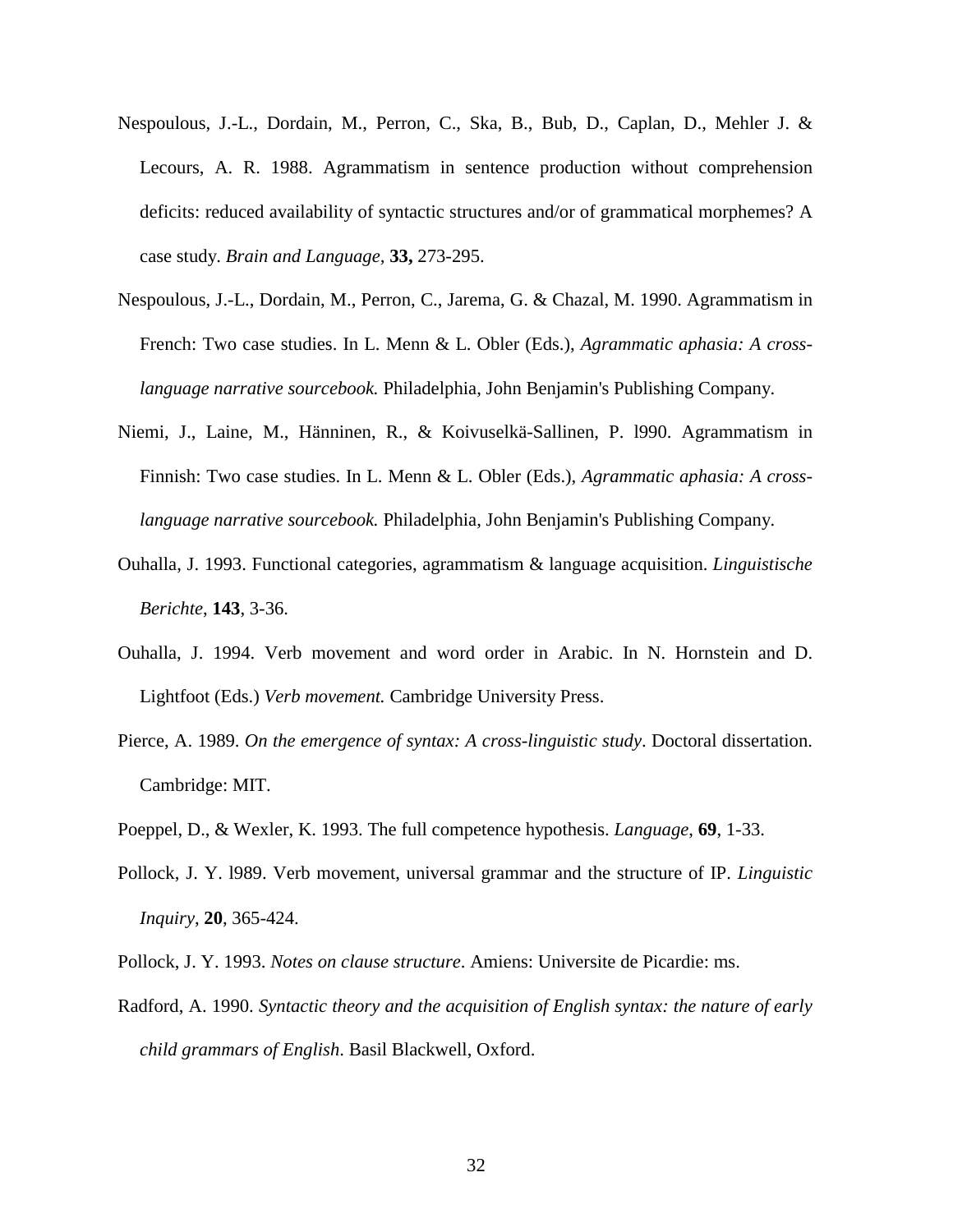- Rapoport, T. R. 1987. Copular, Nominal and Small Clauses: A study of Israeli Hebrew. Ph.D. Dissertation. Cambridge: MIT.
- Rizzi, L. 1994. Some notes on linguistic theory and language development: The case of Root Infinitives. *Language acquisition*, **3**, 371-393.
- Rizzi, L. 1997. The fine structure of the left periphery. In Haegeman, L. (Ed.) *Elements of Grammar: Handbook in Generative Syntax (Kluwer International Handbooks of Linguistics, Vol. 1)*. Dordrecht: Kluwer.
- Rothstein, S. 1995. Small Clauses and copular constructions. In Cardinaletti, A. and Guasti, M. T. (Eds.) *Syntax and semantics : Small Clauses, 28.*
- Sasanuma, S. Kamio, A. and Kubota, M. l990. Agrammatism in Japanese: Two case studies. In L. Menn & L. Obler (Eds.), *Agrammatic aphasia: A cross-language narrative sourcebook.* Philadelphia, John Benjamin's Publishing Company.
- Shlonsky, U. 1995. *Clause structure and word order in Hebrew*. ms. Universite de Geneve.
- Stowell, T. 1982. The tense of infinitives. *Linguistic Inquiry*, **19,** 561-570.
- Thompson, C. K., & Shapiro, L. P. 1995. Training sentence production in agrammatism: implications for normal and disordered language. *Brain and Language*, **50**, 201-224.
- Thompson, C. K., Shapiro, L. P., Jacobs, B. J., & Schneider, S. L. 1996. Training Whquestion production in agrammatic aphasia: analysis of argument and adjunct movement. *Brain and Language*, **52**, 175-228*.*
- Weissenborn, J. 1992. Null subjects in early grammars: implications for parameter setting theory. N J. Weissenborn, H. Goodluck & T. Roeper (eds.), *theoretical issues in Language Acquisition,* Lawrence Erlbaum. Hillsdale, NJ.